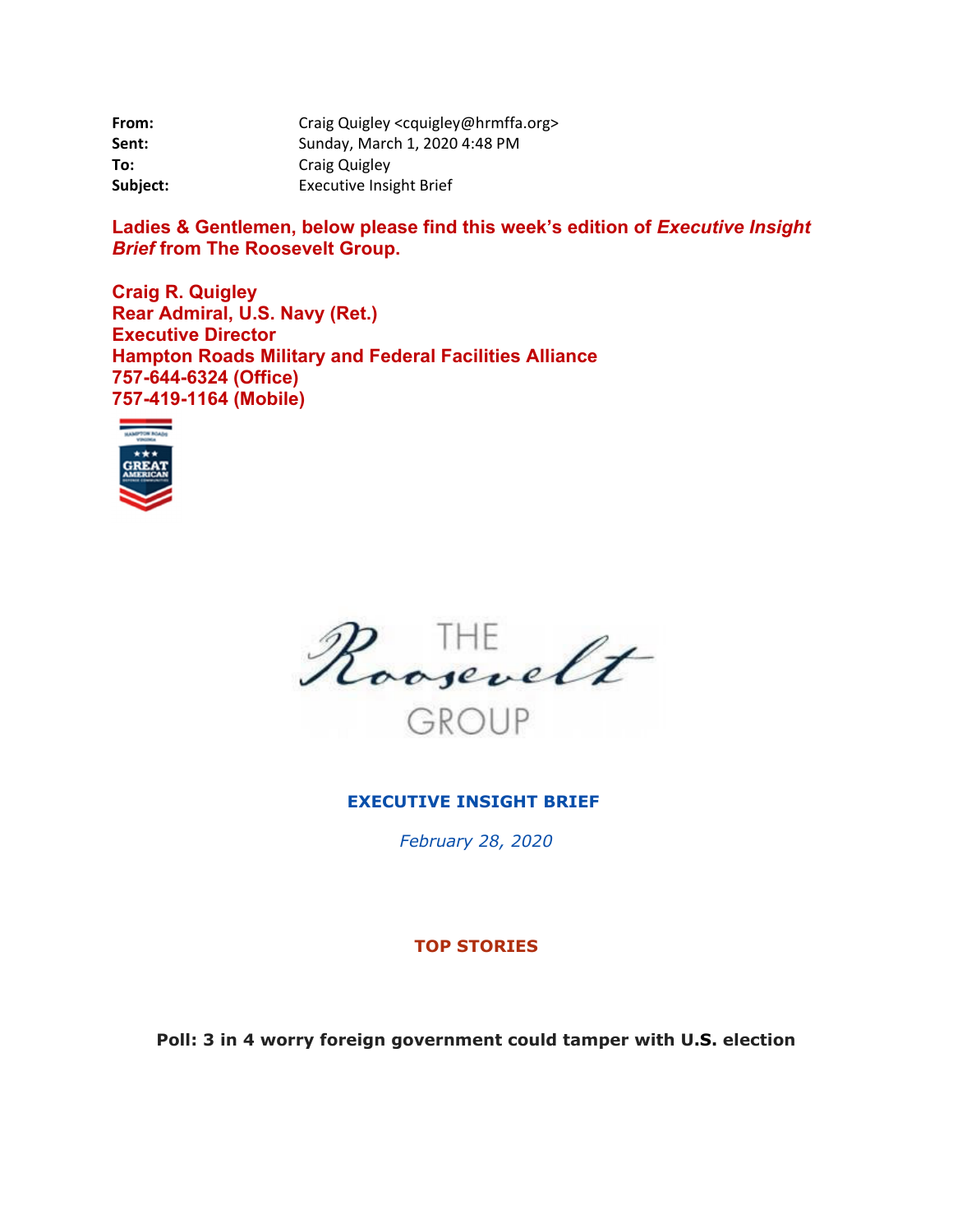An overwhelming majority of Americans in a new poll say they are concerned that a foreign government could tamper with the 2020 presidential election.

The Associated Press-NORC Center for Public Affairs Research survey released Thursday showed 77 percent of respondents said they are concerned about tampering.

## **CDC confirms first possible community transmission of coronavirus in U.S.**

U.S. health officials confirmed the first possible community transmission of the coronavirus in America, a troubling sign that the virus could be spreading in local cities and towns.

The Centers for Disease Control and Prevention doesn't know exactly how the California patient contracted the virus. The individual is a resident of Solano County and is receiving medical care in Sacramento County. The patient didn't have a relevant travel history or exposure to another patient with the virus, the CDC said Wednesday.

# **Exclusive: U.S. mulls using sweeping powers to ramp up production of coronavirus protective gear**

WASHINGTON (Reuters) - President Donald Trump's administration is considering invoking special powers through a law called the Defense Production Act to rapidly expand domestic manufacturing of protective masks and clothing to combat the coronavirus in the United States, two U.S. officials told Reuters.

The use of the law, passed by Congress in 1950 at the outset of the Korean War, would mark an escalation of the administration's response to the outbreak. The virus first surfaced in China and has since spread to other countries including the United States.

# **Bipartisan senators say Pentagon's effort to improve military housing falls short**

The top Republican and Democrat on the Senate Armed Services Committee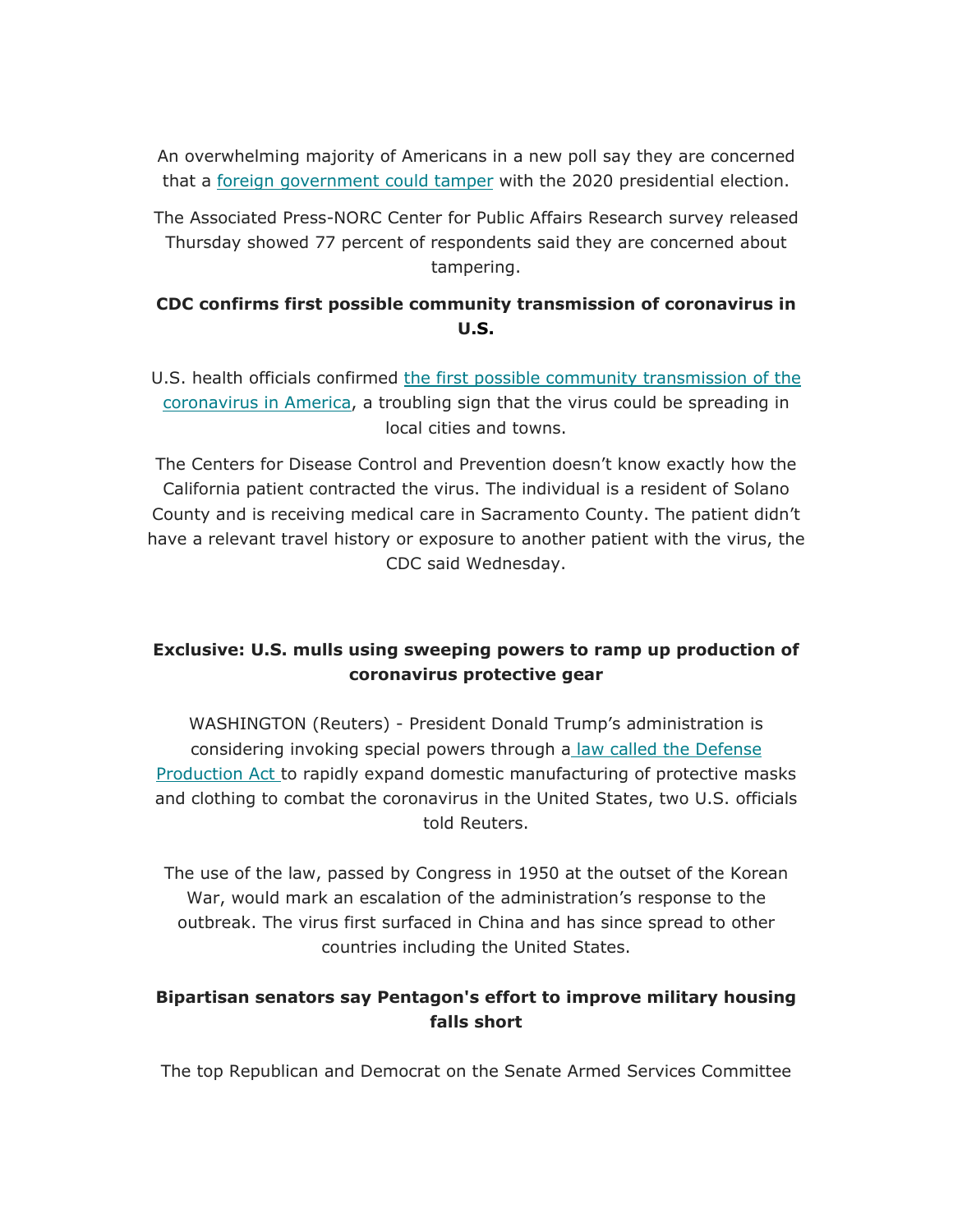are criticizing the Pentagon's efforts to address widespread issues in military housing, arguing it "does not go far enough" to protect military families.

Chairman James Inhofe (R-Okla.) and ranking member Jack Reed (D-R.I.) on Wednesday took issue with the Defense Department's new Military Housing Privatization Initiative Tenant Bill of Rights, signed a day earlier by Defense Secretary Mark Esper and the service secretaries.

# **Trump taps Pentagon's acting personnel head to take over permanent job**

The White House on Thursday nominated Air Force Under Secretary Matthew Donovan to fill the Pentagon's top personnel post, officially promoting him from the acting role he has served since early December.

Donovan, who spent 30 years as an active-duty airman, including time as a combat fighter pilot, has served in a variety of senior military roles since his military retirement. That includes time serving as acting Air Force secretary for five months last summer and fall.

# **Shipbuilding cuts for nukes and border 'not helpful,' acting Navy secretary says**

Cuts to shipbuilding to pay for nuclear weapons programs and a border wall are "not helpful" as the Navy pushes to grow its fleet to 355 ships, acting Secretary Thomas Modly told lawmakers Thursday.

Modly, testifying at a hearing on the Navy's fiscal 2021 budget request, was pressed by House Armed Services Chairman Adam Smith (D-Wash.) on how sacrificing Navy money for the National Nuclear Security Administration and the border wall affects the service's lofty goal.

## **THIS DAY IN HISTORY**

#### 202 BC

Coronation ceremony of Liu Bang as Emperor Gaozu of Han takes place,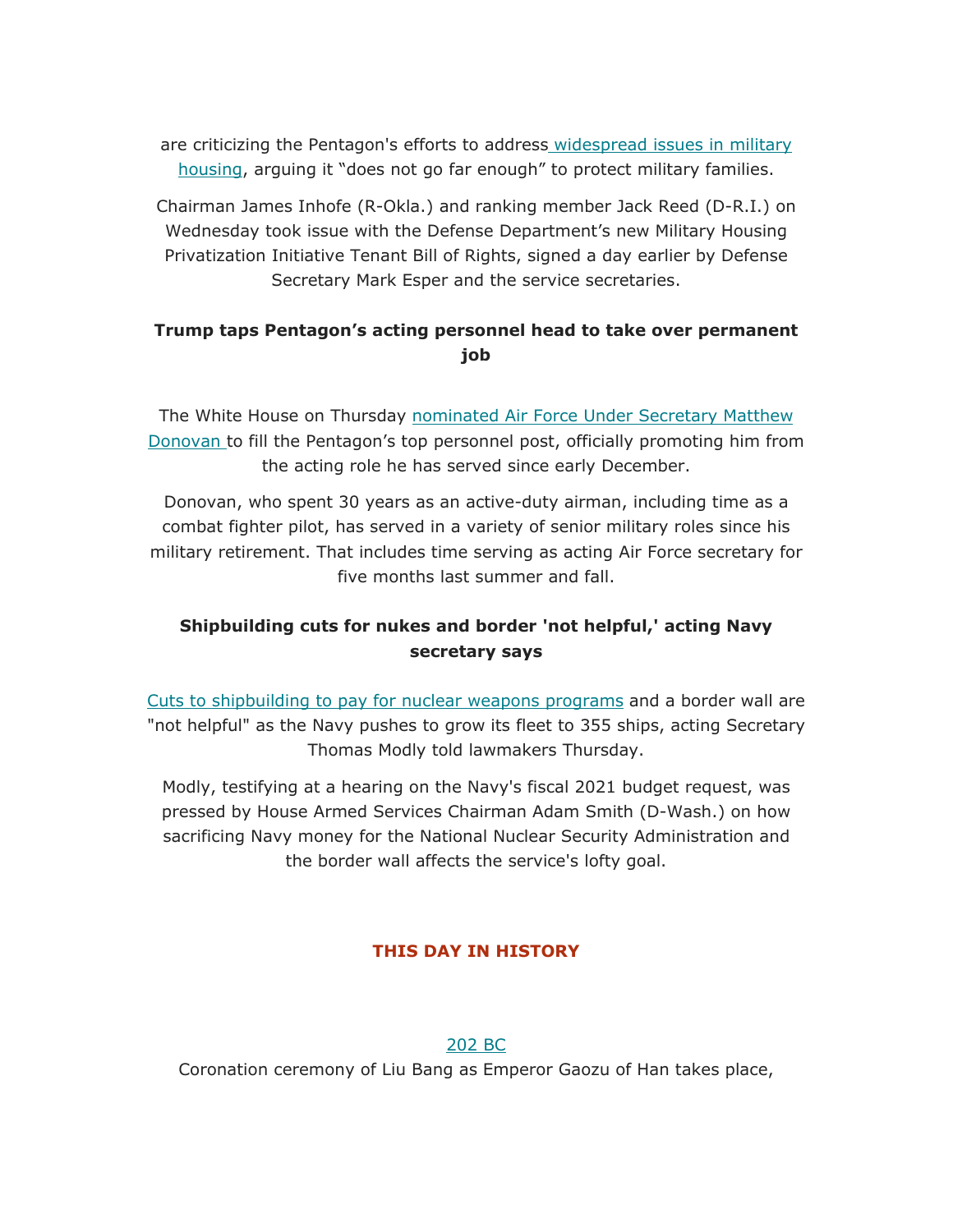initiating four centuries of the Han Dynasty's rule over China

#### 1710

In the Battle of Helsingborg, 14,000 Danish invaders under Jørgen Rantzau are decisively defeated by an equally sized Swedish force under Magnus Stenbock

#### 1854

Republican Party formally organized in Ripon, Wisconsin

#### 1915

WWI: After the French try to drive the German forces back into the Champagne region, they gain a few hundred yards - at the cost of 50,000 casualties

#### 1947

February 28 Massacre: Anti-government uprising in Taiwan is violently put down by Chiang Kai-shek and his Kuomintang-led Republic of China government with the loss of 18,000-28,000 lives. Marks the beginning of the White Terror.

#### 1953

Francis Crick and James Watson discover the chemical structure of DNAmolecule (double-helix polymer)

#### 1991

Gulf War ends after Iraq accepts a ceasefire following its retreat from Kuwait

#### **LOOK AHEAD**

**The House Foreign Affairs Committee holds a hearing on "Evaluating the Trump Administration's Policies on Iran, Iraq and the Use of Force."**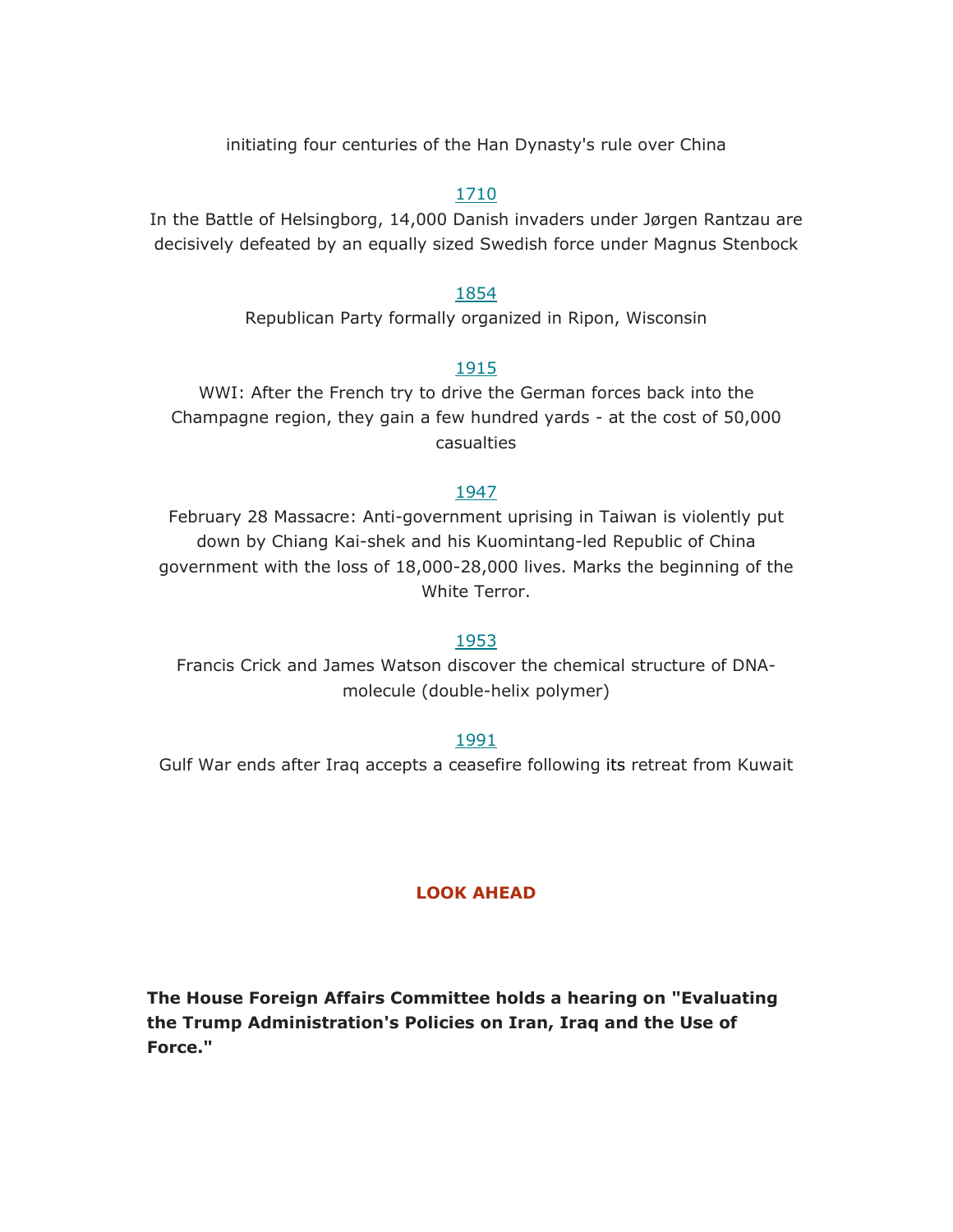8:30 AM EST on 02/28/2020

2172 Rayburn House Office Building

House Foreign Affairs Committee

202-225-5021

Witnesses:

Secretary of State Mike Pompeo

## **The Brookings Institution holds a discussion on "How a Modernized Navy will Compete with China and Russia."**

9:00 AM EST on 02/28/2020

Brookings Institution, 1775 Massachusetts Avenue NW, Saul/Zilkha Room

<u>events@brookings.edu</u><br>202-797-6105

<http://www.brookings.edu>

Participants:

Acting Navy Secretary Thomas Modly, And Michael O'Hanlon, senior fellow at Brookings

# **The Department of Homeland Security's Cybersecurity and Infrastructure Security Agency holds a meeting of the President's National Infrastructure Advisory Council.**

2:00 PM EST on 02/28/2020

1001 Bishop Street, Honolulu, HI

<u>[ginger.norris@cisa.dhs.gov](mailto:ginger.norris@cisa.dhs.gov)</u><br>202-441-5885

**The Washington Institute for Near East Policy holds a discussion on "Inside the DHS Prevention and Protection Mission Addressing Targeted Violence and Terrorism."** 

12:30 PM EST on 03/02/2020

WINEP, 1111 19th St. NW, Suite 500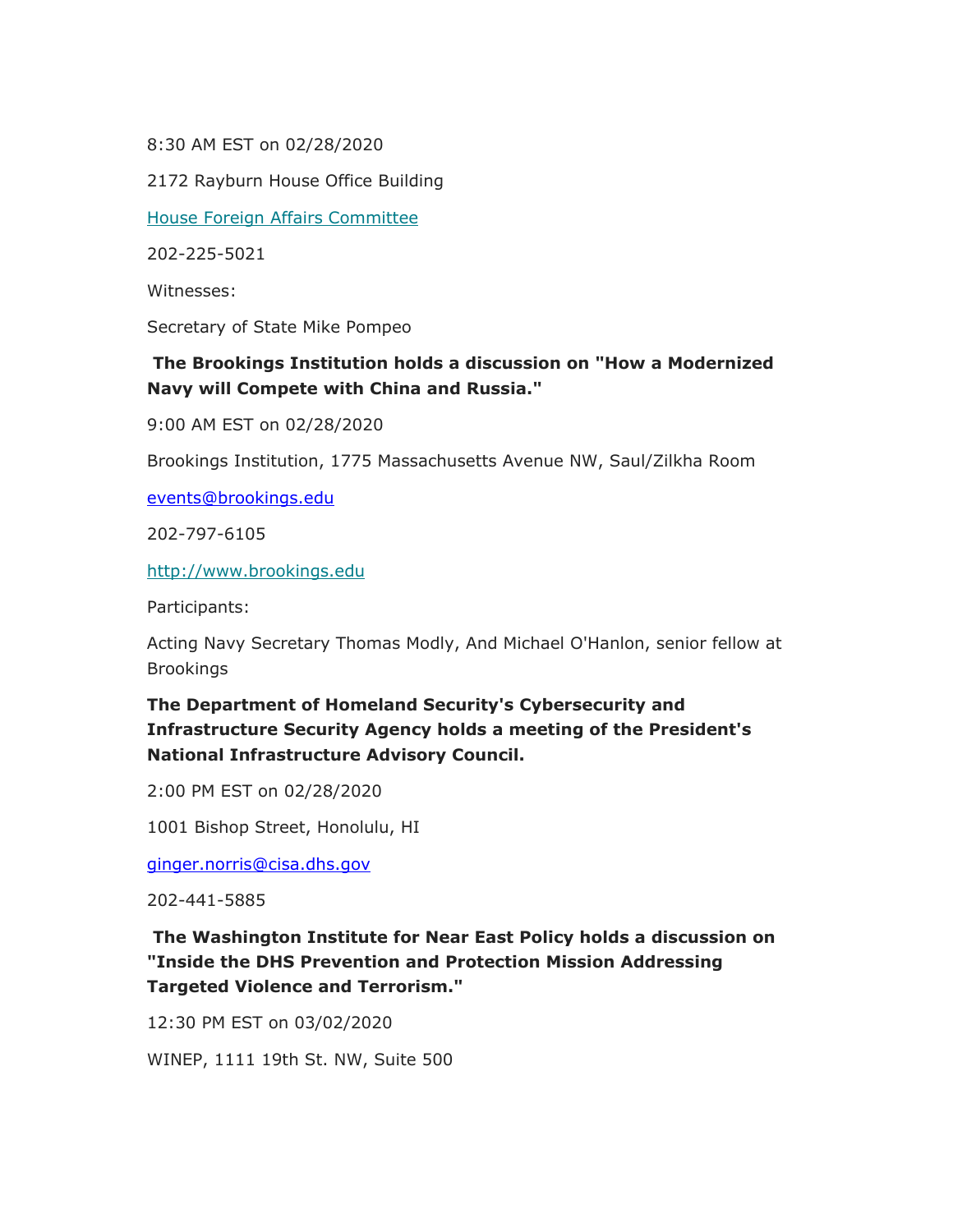# <u>press@washingtoninstitute.org</u><br>202-452-0650

Ian Byrne; Media must RSVP. Webcast at <https://www.washingtoninstitute.org/policy-analysis/view/inside-the-dhs>prevention-and-protection-mission-addressing-targeted-violen

Participants:

Assistant Homeland Security Secretary for Threat Prevention and Security Policy Elizabeth Neumann

**Defense Department; Office of the Secretary holds a closed meeting of the Defense Policy Board for classified discussions on national security implications related to Sino-Russian alignment, March 3-4.** 

8:00 AM EST on 03/03/2020

The Pentagon

<u>[monica.t.bacheler.civ@mail.mil](mailto:monica.t.bacheler.civ@mail.mil)</u><br>703-571-9234

Monica Bacheler

**The RAND Corporation hosts the ninth Defense Department State-ofthe-Science meeting on blast injury research, with the theme "Mitigating the Impact of Blast-related Burn Injuries: From Prolonged Field Care to Rehabilitation and Resilience," March 3-5.** 

Highlight:

— 8 a.m.: Raj Gupta, acting director of the Defense Department's Blast Injury Research Coordinating Office, delivers opening remarks

8:00 AM EST on 03/03/2020

RAND Corporation, 1200 South Hayes St., Fourth Floor, Arlington, Va.

[blastSoSM@rand.org](mailto:blastSoSM@rand.org)

Register at <https://www.rand.org/events/2020/03/03.html>

**The Senate Armed Services Committee holds a hearing on the posture of the Department of the Air Force in review of the Defense**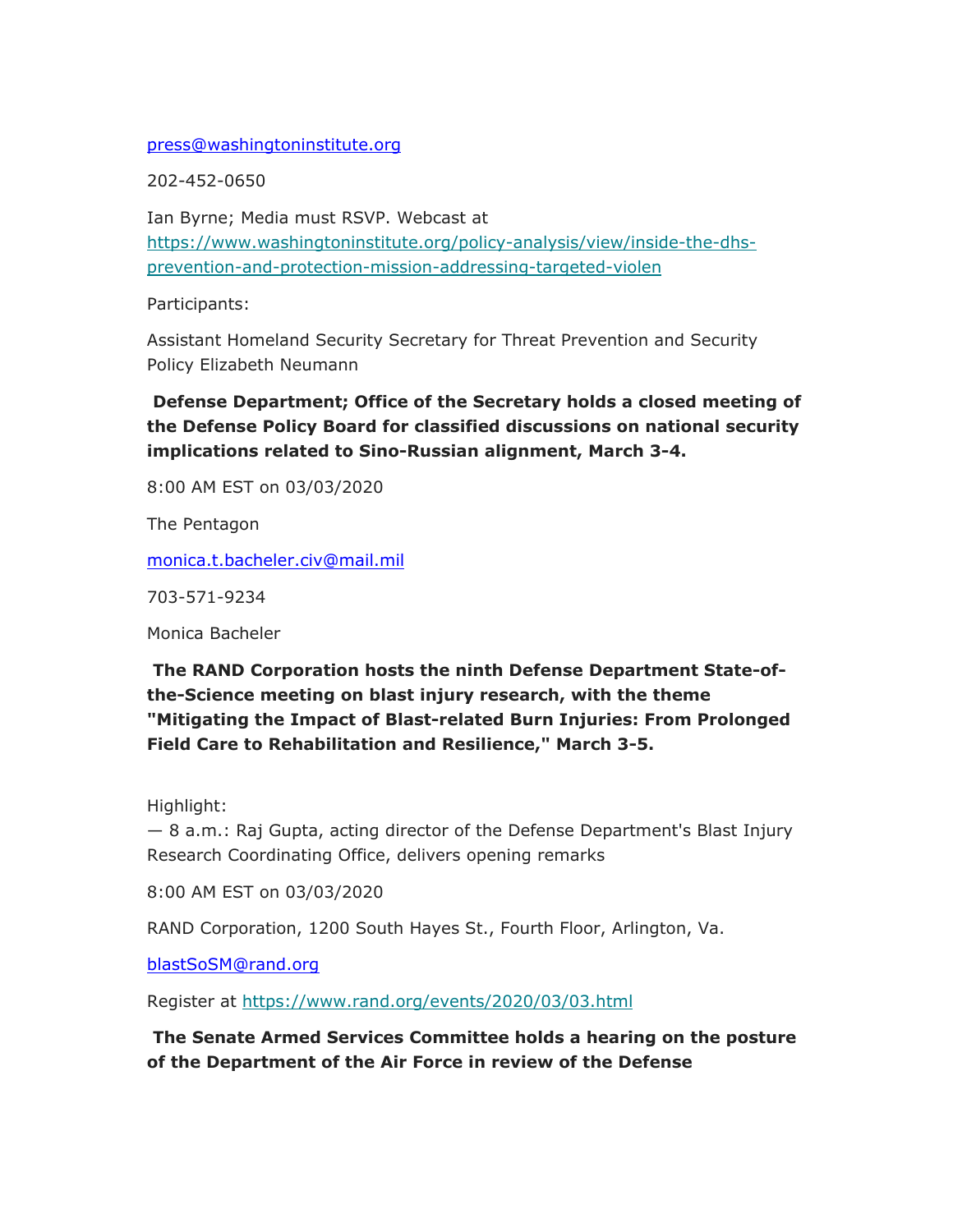# **Authorization Request for FY2021 and the Future Years Defense Program.**

9:30 AM EST on 03/03/2020

216 Hart Senate Office Building

Senate Armed Services Committee

202-224-3871

Witnesses:

Secretary of the Air Force Barbara M. Barrett

Air Force Chief of Staff Gen. David L. Goldfein

# **The House Homeland Security Committee holds a hearing on "A Review of the FY2021 Budget Request for the Department of Homeland Security."**

10:00 AM EST on 03/03/2020

310 Cannon House Office Building

House Homeland Security Committee

202-226-2616

Witnesses:

Acting Homeland Security Secretary Chad Wolf

# **The Senate Appropriations Homeland Security Subcommittee holds a hearing on the FY2021 Transportation Security Administration budget.**

10:00 AM EST on 03/03/2020

138 Dirksen Senate Office Building

Senate Appropriations Committee Homeland Security Subcommittee

202-224-7257

*Asia, the Pacific and Nonproliferation Subcommittee and Middle East, North Africa and International Terrorism Subcommittee joint hearing on "50 Years of Non-Proliferation Treaty: Strengthening the NPT in the Face of Iranian and North Korean Nonproliferation Challenges."*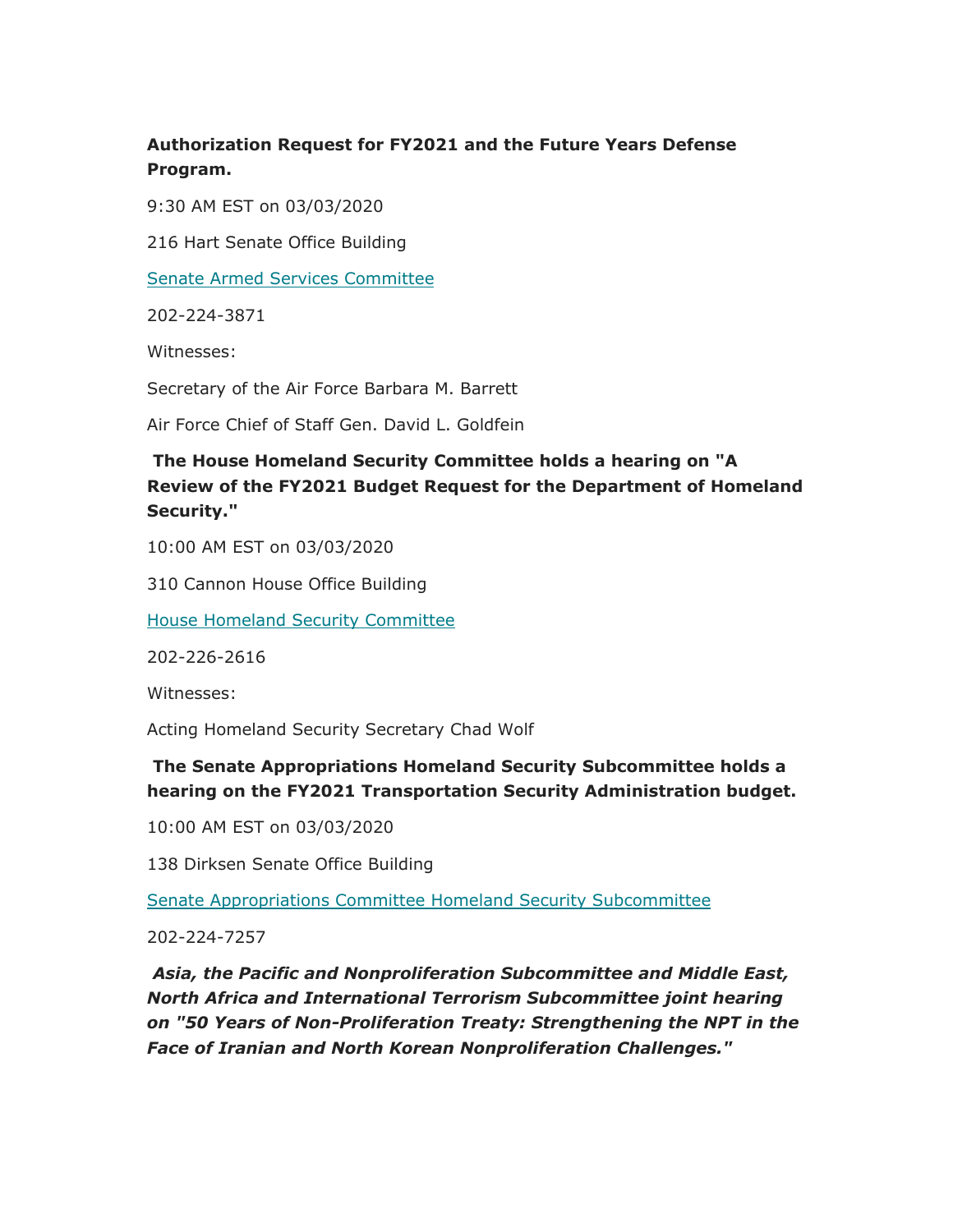#### 10:00 AM EST on 03/03/2020

2172 Rayburn House Office Building

House Foreign Affairs Committee Middle East, North Africa and International Terrorism Subcommittee | House Foreign Affairs Committee Asia, the Pacific and Nonproliferation Subcommittee

202-225-5021

Witnesses:

Bonnie Jenkins, Founder and president of the Women of Color Advancing Peace, Security and Conflict Transformation and former coordinator for threat reduction programs in the State Department's Bureau of International Security and Nonproliferation

Richard C. Johnson, Senior director for fuel cycle and verification for the Nuclear Threat Initiative and former director for nonproliferation on the National Security Council

# **The House Appropriations Military Construction, Veterans Affairs, and Related Agencies Subcommittee holds a hearing on "Military Privatized Housing."**

10:30 AM EST on 03/03/2020

H-143 U.S. Capitol

House Appropriations Committee Military Construction, Veterans Affairs and Related Agencies Subcommittee

202-225-2771

Witnesses:

Linne Geherovich, Privatized military housing tenant

Denis Hickey, CEO of Lendlease Americas

John Ehle, President of Hunt Military Communities

Government Accountability Office Elizabeth A. Field, Director of defense capabilities and management in the

Pete Potochney, Acting assistant Defense secretary for sustainment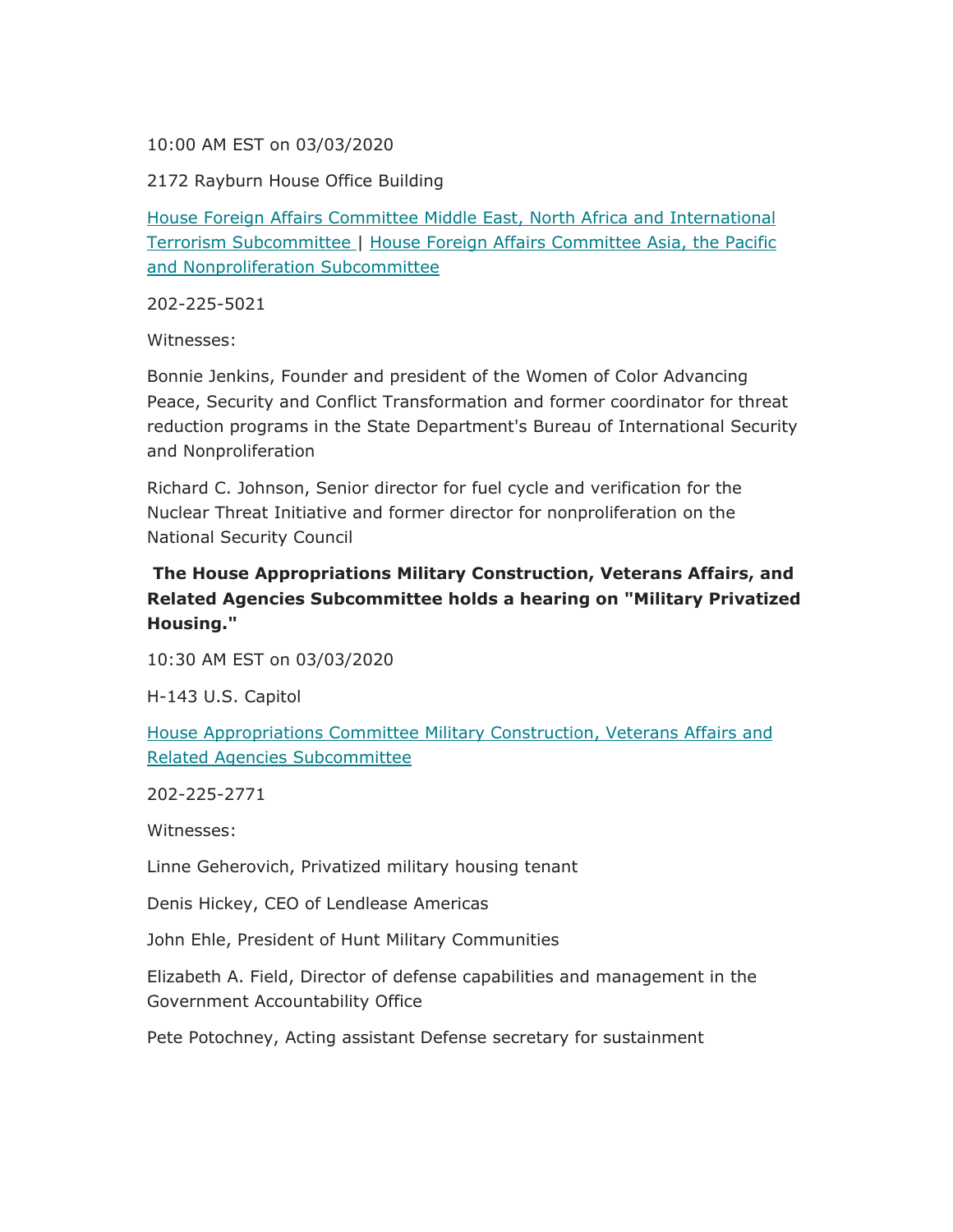Col. Scott Gerber, Privatized military housing tenant

Jeff Guild, Vice president of Lincoln Military Housing

Rick Taylor, President of facility operations, renovations and construction for Balfour Beatty Communities

Heath Burleson, Corvias' Partnership adviser

# **The House Armed Services Committee holds a hearing on "The FY2021 National Defense Authorization Budget Request for the Department of the Army."**

10:30 AM EST on 03/03/2020

2118 Rayburn House Office Building

House Armed Services Committee

202-225-4151

Witnesses:

Ryan McCarthy, Secretary of the U.S. Army

Gen. James McConville, Chief of staff of the U.S. Army

## **The House Armed Services Readiness Subcommittee holds a hearing on "FY2021 Air Force and Space Force Readiness Posture."**

2:00 PM EST on 03/03/2020

2118 Rayburn House Office Building

House Armed Services Committee Readiness Subcommittee

202-225-4151

Witnesses:

Acting Undersecretary of the Air Force Shon J. Manasco

Lt. Gen. David D. Thompson, Vice commander - headquarters of the U.S. Space Force

General Stephen W. Wilson, Vice chief of staff of the Air Force

**The Senate Armed Services Cybersecurity Subcommittee closed briefing on Defense Department cyber operations.**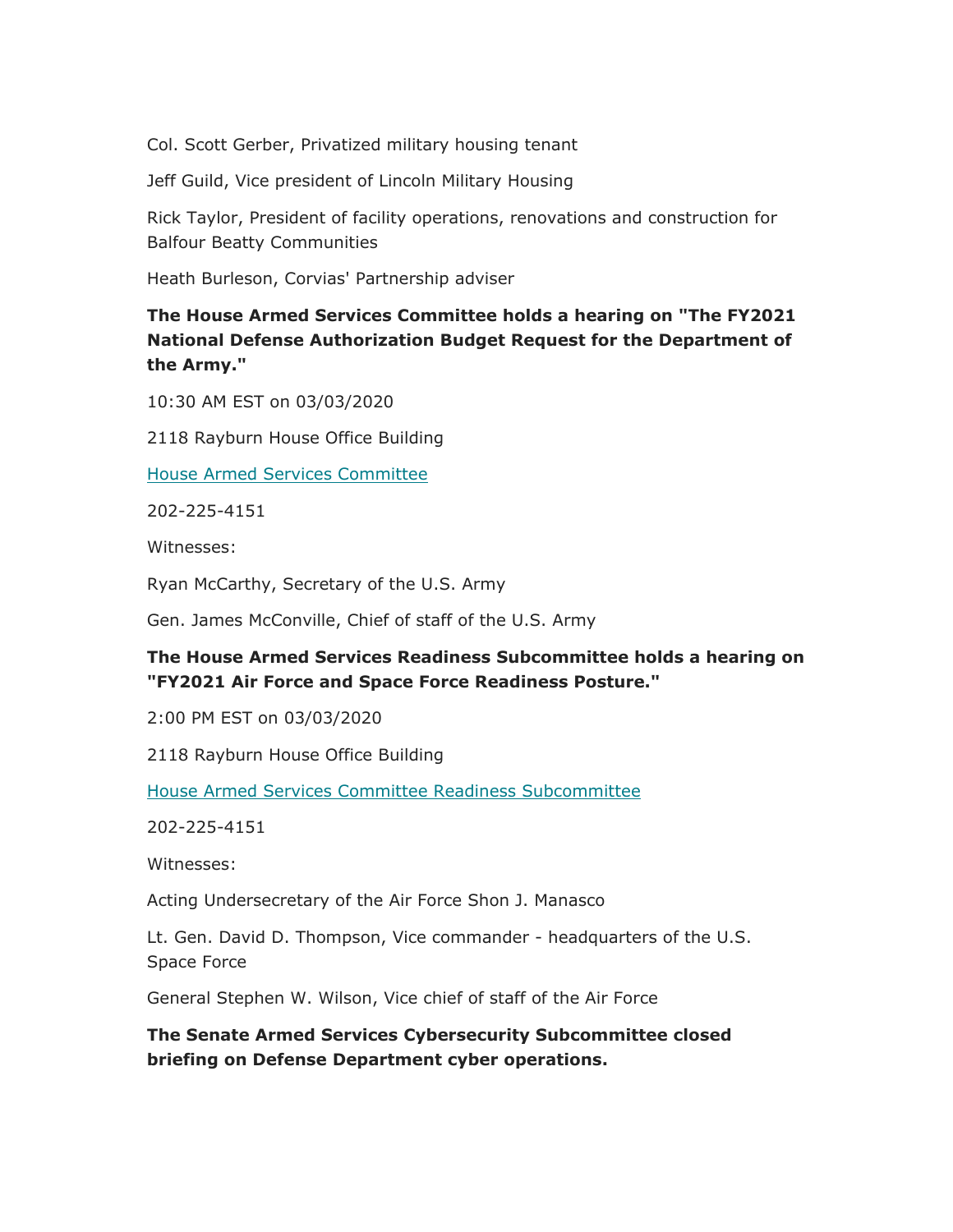2:30 PM EST on 03/03/2020

SVC-217 U.S. Capitol

Senate Armed Services Committee Cybersecurity Subcommittee

202-224-3871

## **The House Appropriations Defense Subcommittee holds a hearing on "National Guard/Reserves."**

3:00 PM EST on 03/03/2020

H-140 U.S. Capitol

House Appropriations Committee Defense Subcommittee

202-225-2771

Witnesses:

Vice Adm. Luke McCollum, Chief of the Navy Reserve

Gen. Joseph L. Lengyel, Chief of the National Guard Bureau

Lt. Gen. David G. Bellon, Commander of the Marine Forces Reserve

Lt. Gen. Richard W. Scobee, Chief of the Air Force Reserve

Lt. Gen. Charles Luckey, Chief of the Army Reserve

# **Defense Department; Office of the Secretary holds a closed meeting of the Defense Policy Board for classified discussions on national security implications related to Sino-Russian alignment, March 3-4.**

8:00 AM EST on 03/04/2020

The Pentagon

<u>[monica.t.bacheler.civ@mail.mil](mailto:monica.t.bacheler.civ@mail.mil)</u><br>703-571-9234

Monica Bacheler

**National Aeronautics and Space Administration holds a meeting of the NASA Advisory Council's Human Explorations and Operations Committee, March 3-4.**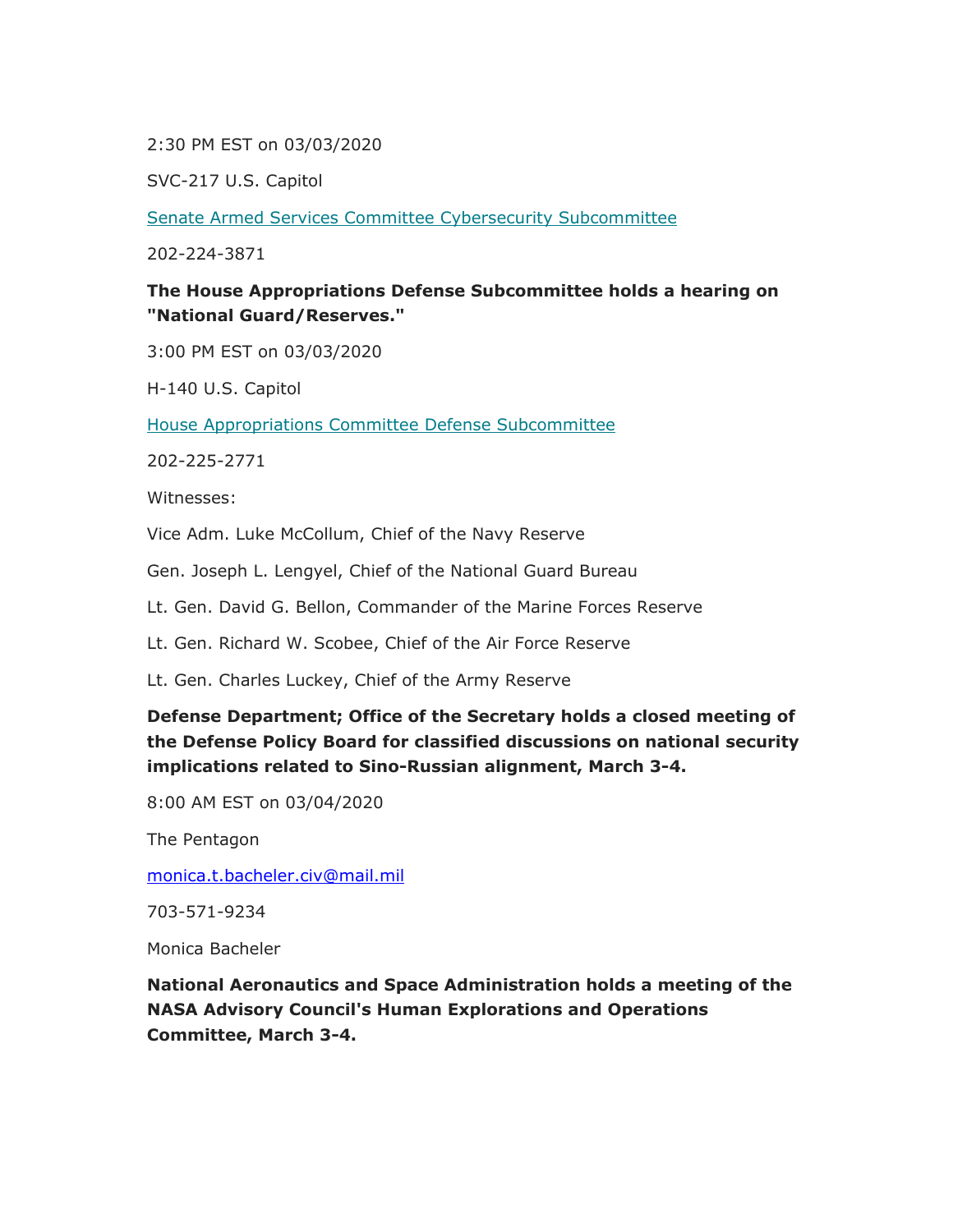Agenda includes: Human Exploration and Operations Update; Budget; Advanced Exploration Systems; Gateway; Exploration Systems Development; and International Space Station

8:30 AM EST on 03/04/2020

NASA, 300 E St. SW, Room 8Q40

<u>[bette.siegel@nasa.gov](mailto:bette.siegel@nasa.gov)</u><br>202-358-2245

Bette Siegel; Conference call available at 800-593-9971 or 517-308-9316; Passcode, 4648477. Livestream at<https://nasaenterprise.webex.com>; Meeting number 900 509 394; Password, Exploration2020#

# **Defense Subcommittee hearing on proposed budget estimates and justification for FY2021 for the National Guard and Reserve.**

10:00 AM EST on 03/04/2020

192 Dirksen Senate Office Building

Senate Appropriations Committee

202-224-7257

**The House Armed Services Committee holds a hearing on "The FY2021 National Defense Authorization Budget Request for the Department of the Air Force."** 

10:00 AM EST on 03/04/2020

2118 Rayburn House Office Building

House Armed Services Committee

202-225-4151

Witnesses:

Gen. David Goldfein, Chief of staff of the U.S. Air Force

Gen. John Raymond, Chief of space operations for the U.S. Space Force

Barbara Barrett, Secretary of the U.S. Air Force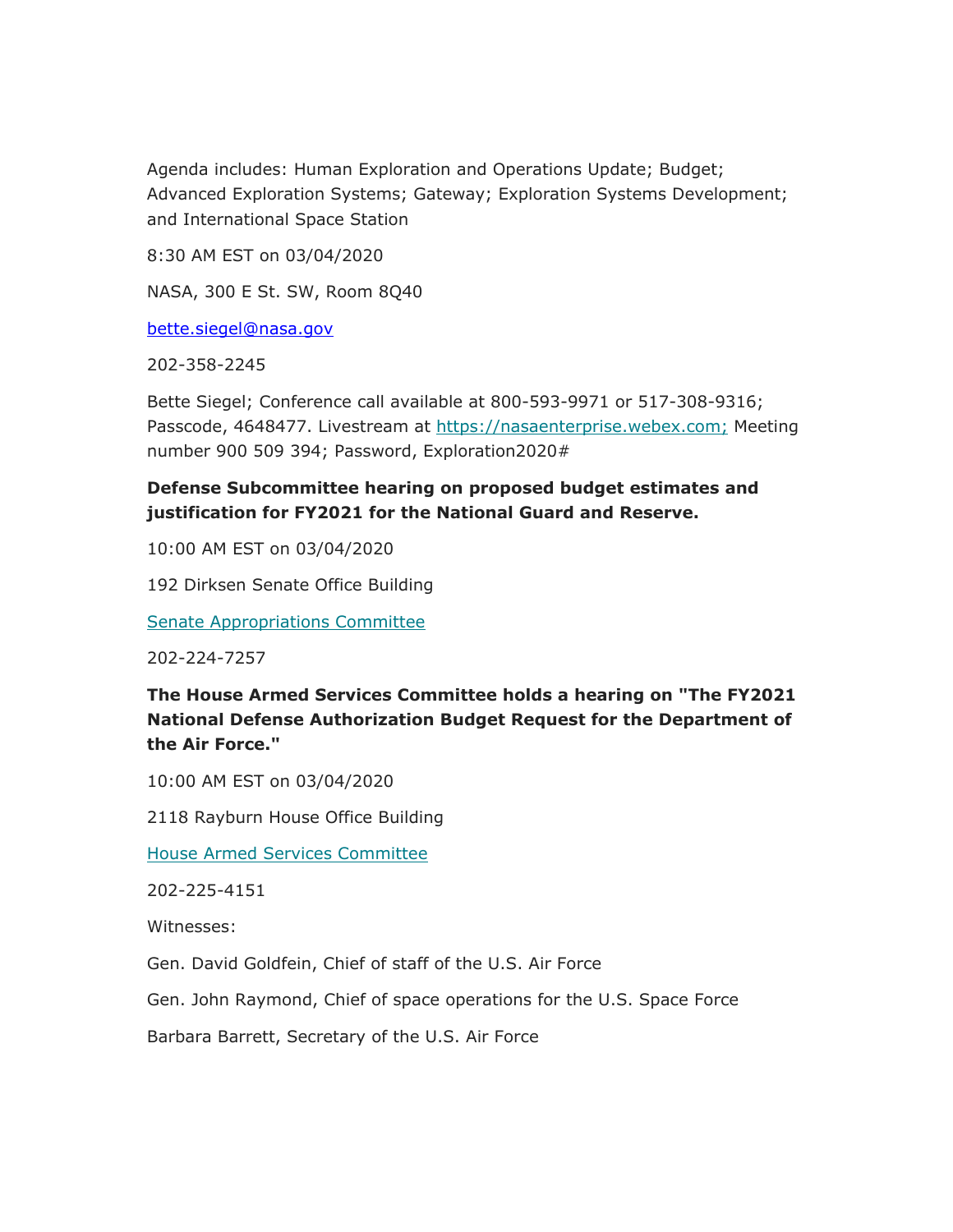**The Senate Armed Services Seapower Subcommittee holds a hearing on Navy shipbuilding programs in review of the Defense Authorization Request for FY2021 and the Future Years Defense Program.** 

10:00 AM EST on 03/04/2020

222 Russell Senate Office Building

Senate Armed Services Committee Seapower Subcommittee

202-224-3871

Witnesses:

James F. Geurts. assistant secretary of the Navy for research, Development and acquisition

Marine Corps Lt. Gen. Eric M. Smith, Commanding general of the Marine Corps Combat Development Command and deputy commandant for combat development and integration

Navy Vice Adm. James W. Kilby, Deputy chief of Naval operations for warfighting requirements and capabilities

# **The House Appropriations Military Construction, Veterans Affairs, and Related Agencies Subcommittee holds a hearing on "Department of Veterans Affairs Budget Request for FY2021."**

10:30 AM EST on 03/04/2020

2362-B Rayburn House Office Building

House Appropriations Committee Military Construction, Veterans Affairs and Related Agencies Subcommittee

202-225-2771

Witnesses:

Paul R. Lawrence, VA undersecretary for benefits

VA Secretary Robert Wilkie

Richard A. Stone, Executive in charge of the Veterans Health Administration

Jon Rychalski, Assistant VA secretary for management and CFO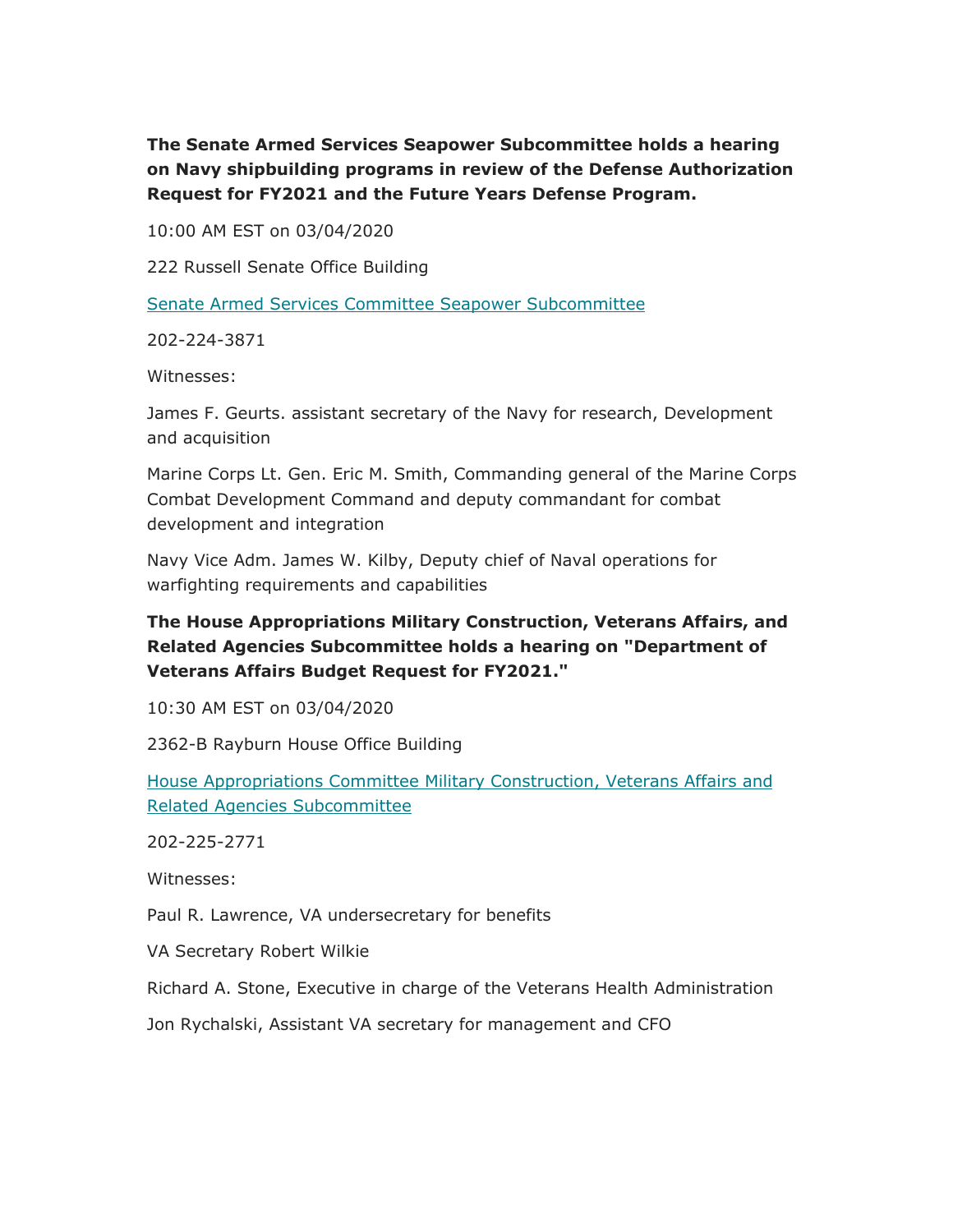## **The House Appropriations Defense Subcommittee holds a hearing on "U.S. Navy/Marine Corps Budget Request for FY2021."**

11:00 AM EST on 03/04/2020

2359 Rayburn House Office Building

House Appropriations Committee Defense Subcommittee

202-225-2771

Witnesses:

Gen. David H. Berger, Commandant of the Marine Corps

Thomas B. Modly, Acting secretary of the Navy

Adm. Michael M. Gilday, Chief of naval operations

# **The House Armed Services Seapower and Projection Forces Subcommittee holds a hearing on "Department of the Navy FY2021 Budget Request for Seapower and Projection Forces."**

2:00 PM EST on 03/04/2020

2118 Rayburn House Office Building

House Armed Services Committee Seapower and Projection Forces Subcommittee

202-225-4151

**The Senate Armed Services Committee holds a hearing on the Defense Department budget posture in review of the Defense Authorization Request for FY2021 and the Future Years Defense Program.** 

2:30 PM EST on 03/04/2020

216 Hart Senate Office Building

Senate Armed Services Committee

202-224-3871

Witnesses:

Chairman of the Joint Chiefs of Staff Gen. Mark A. Milley

Defense Secretary Mark Esper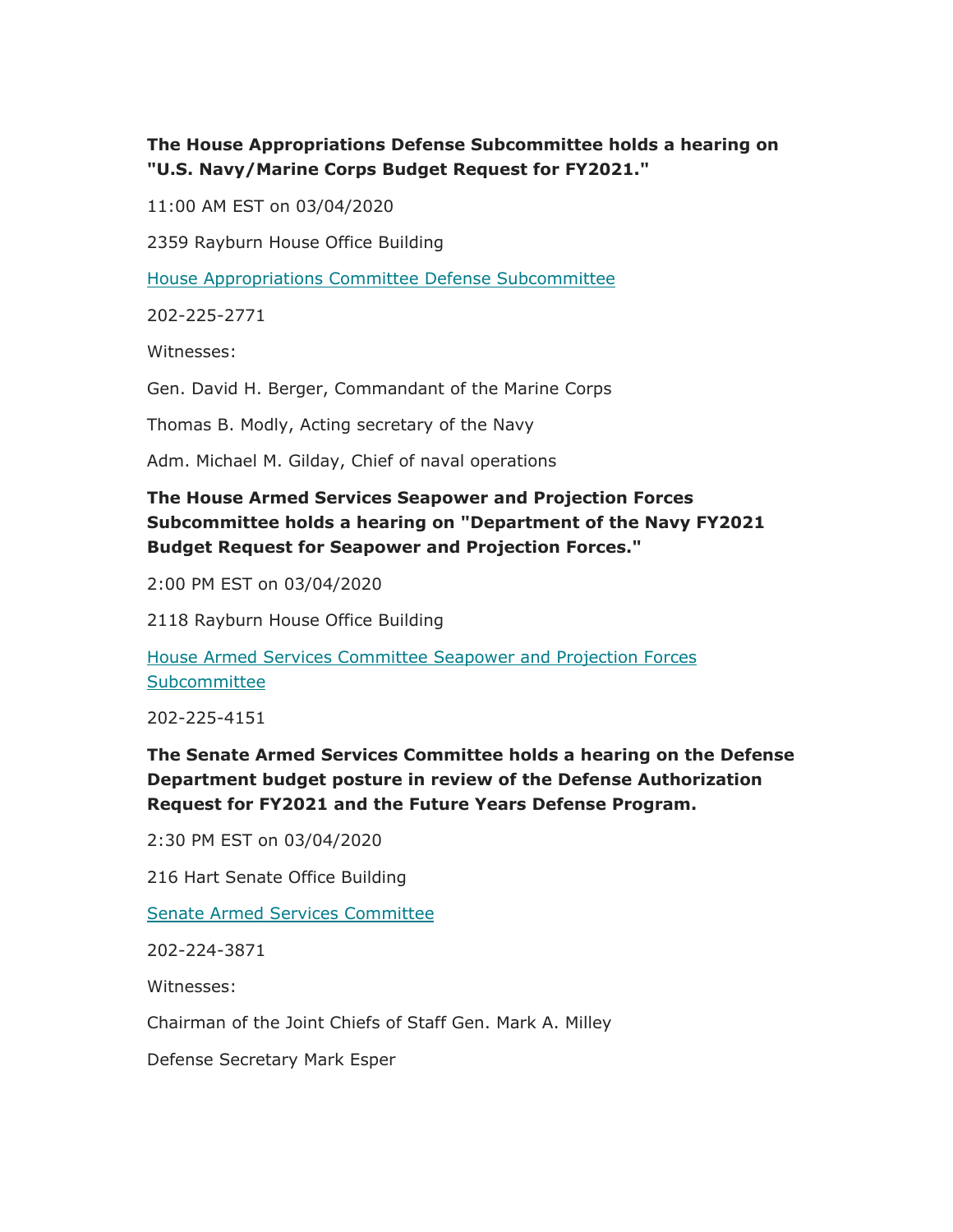**The Senate Homeland Security and Governmental Affairs Committee holds a hearing on "Resources and Authorities Needed to Protect and Secure the Homeland."** 

2:30 PM EST on 03/04/2020

342 Dirksen Senate Office Building

Senate Homeland Security and Governmental Affairs Committee

202-224-4751

Witnesses:

Acting Homeland Security Secretary Chad Wolf

# **The House Transportation and Infrastructure Aviation Subcommittee holds a hearing on "From SARS to Coronavirus: Examining the Role of Global Aviation in Containing the Spread of Infectious Disease."**

2:30 PM EST on 03/04/2020

2167 Rayburn House Office Building

House Transportation and Infrastructure Committee Aviation Subcommittee

202-225-4472

Witnesses:

Mark Morgan, Acting commissioner of U.S. Customs and Border Protection

Nancy Messonnier, Director of the CDC's National Center for Immunization and Respiratory Diseases

Acting Transportation Undersecretary for Policy Joel Szabat

**The House Armed Services Intelligence and Emerging Threats and Capabilities Subcommittee holds a hearing on "FY2021 Budget Request for U.S. Cyber Command and Operations in Cyberspace."** 

2:30 PM EST on 03/04/2020

2212 Rayburn House Office Building

House Armed Services Committee Intelligence, Emerging Threats and Capabilities Subcommittee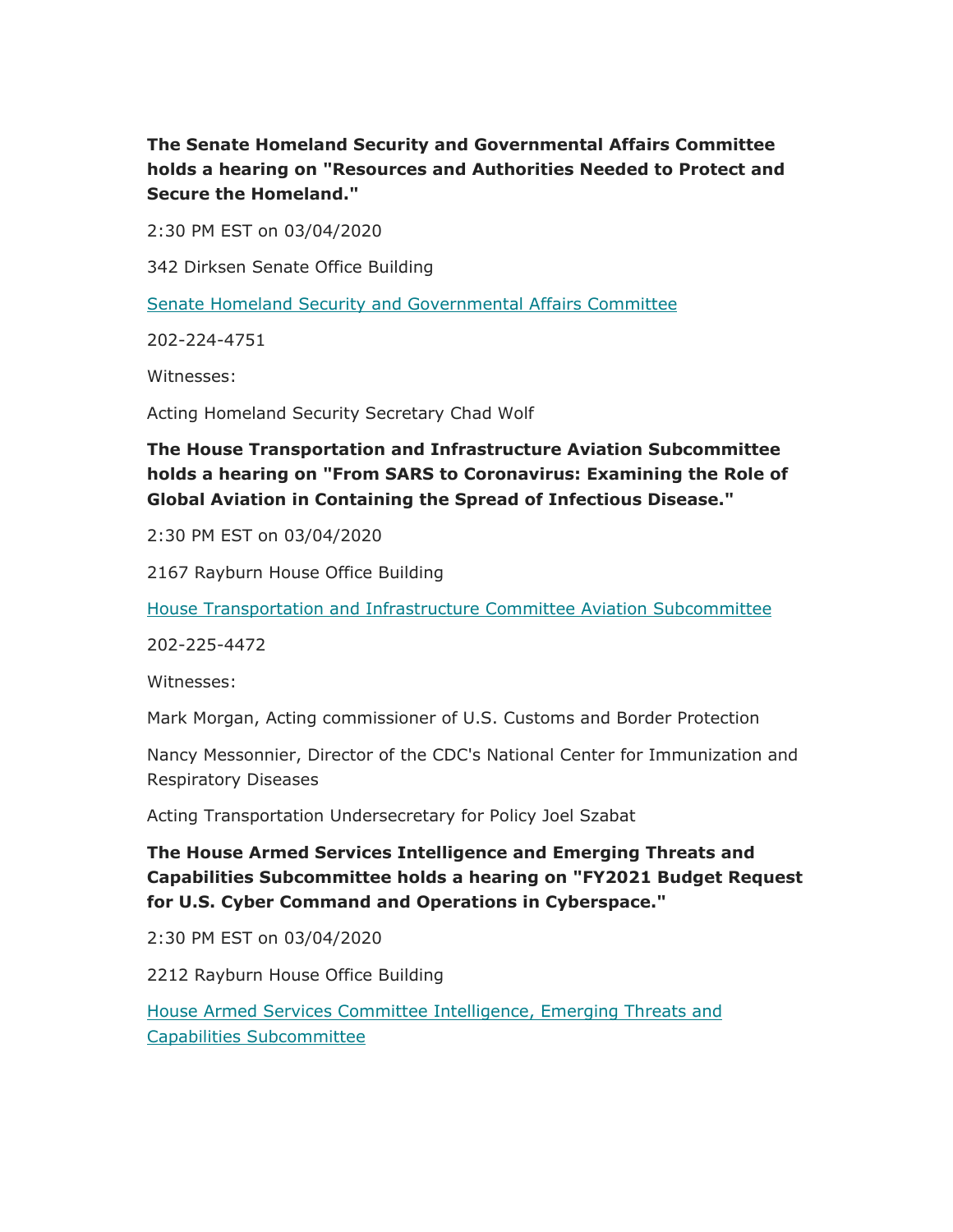202-225-4151

Witnesses:

Gen. Paul Nakasone, Commander of the U.S. Cyber Command and director of the National Security Agency

Kenneth Rapuano, Assistant Defense secretary for homeland defense and global security and principal cyber adviser at the Defense Department

## **The U.S. Chamber of Commerce hosts its 19th annual** aviation summit**.**

7:00 AM EST on 03/05/2020

Ronald Reagan Building and International Trade Center, 1300 Pennsylvania Ave NW

## RSVP

# **The Association of the U.S. Army holds a Hot Topics Forum on "Army Space and AMD (Air and Missile Defense): Protection of the U.S. Homeland, Forces Abroad, Allies and Partners."**

Highlights:

— 8:45 a.m.: Army Lt. Gen. James Dickinson, deputy commander of the U.S. Space Command, delivers keynote remarks

— 2 p.m.: Navy Vice Adm. Jon Hill, director of the U.S. Missile Defense Agency, delivers keynote remarks

8:00 AM EST on 03/05/2020

General Gordon R. Sullivan Conference and Event Center, 2425 Wilson Boulevard, Arlington, Va.

<u>[hrollins@ausa.org](mailto:hrollins@ausa.org)</u><br>703-907-2655

Hayley Rollins; RSVP at <https://www.ausa.org/events/amd-hot-topic>

## **The House Appropriations Defense Subcommittee holds a hearing on "Defense Health Program."**

9:00 AM EST on 03/05/2020

2359 Rayburn House Office Building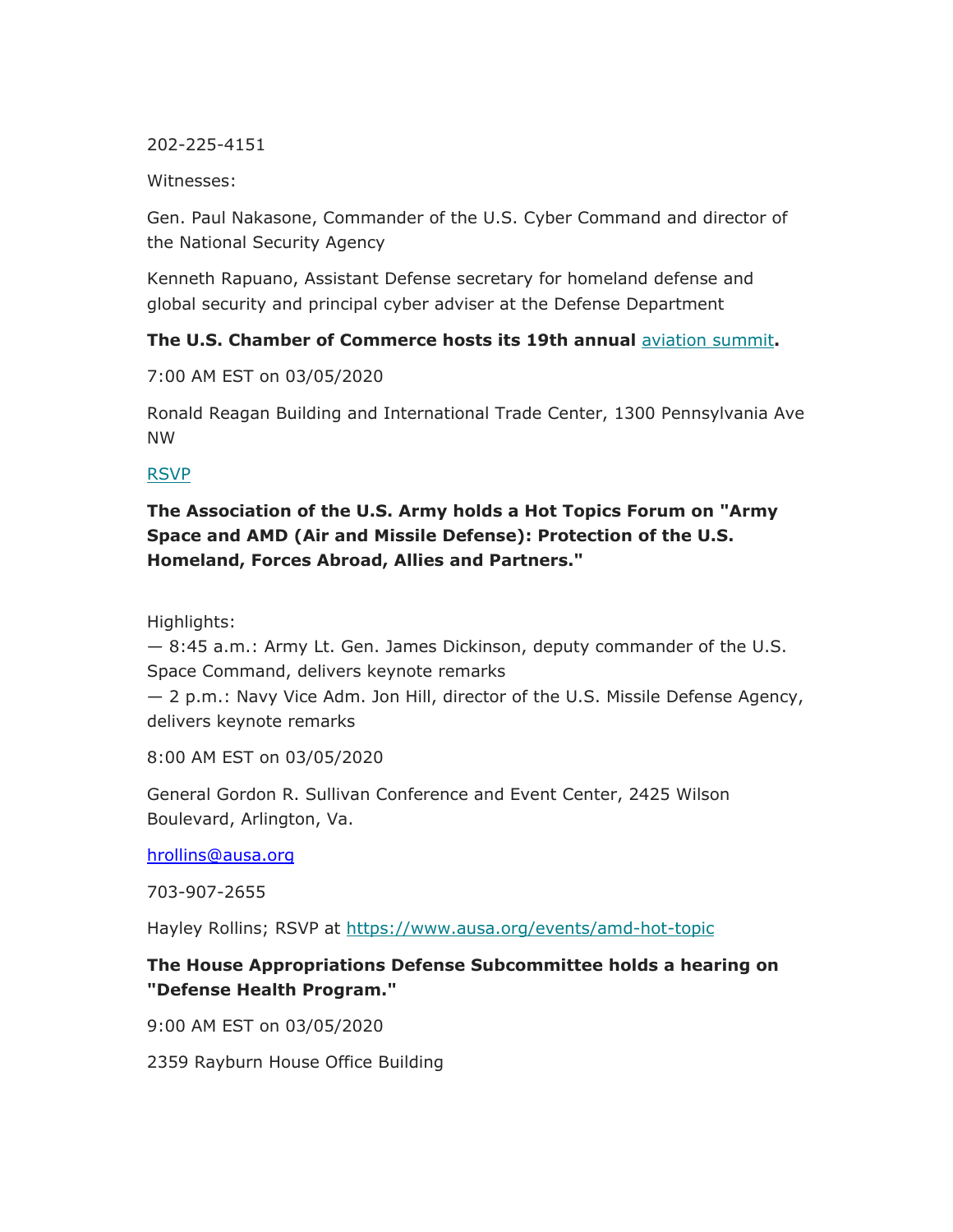#### House Appropriations Committee Defense Subcommittee

202-225-2771

Witnesses:

Bill Tinston, Program executive officer of Defense Healthcare Management Systems

Thomas McCaffery, Assistant Defense secretary for health affairs

Lt. Gen. Dorothy A. Hogg, Surgeon general of the U.S. Air Force

Lt. Gen. R. Scott Dingle, Surgeon general of the U.S. Army

Rear Adm. Bruce L. Gillingham, Surgeon general of the U.S. Navy

Lt. Gen. Ronald J. Place, Director of the Defense Health Agency

# **The House Armed Services Tactical Air and Land Forces Subcommittee holds a hearing on "FY2021 Army and Marine Corps Ground Modernization Programs."**

9:30 AM EST on 03/05/2020

2212 Rayburn House Office Building

House Armed Services Committee Tactical Air and Land Forces Subcommittee

202-225-4151

Witnesses:

Bruce Jette, Assistant secretary of the Army for acquisition for logistics and technology

Gen. John M. Murray, Commanding general of the Army Futures Command

James F. Geurts, Assistant secretary of the Navy for research, development, and acquisition

Lt. Gen. Eric M. Smith, Commanding general of the Marine Corps Combat Development Command and deputy commandant for combat development and integration in the U.S. Marine Corps

**The Senate Armed Services Committee holds a hearing on the posture of the Navy in review of the Defense Authorization Request for FY2021 and the Future Years Defense Program.**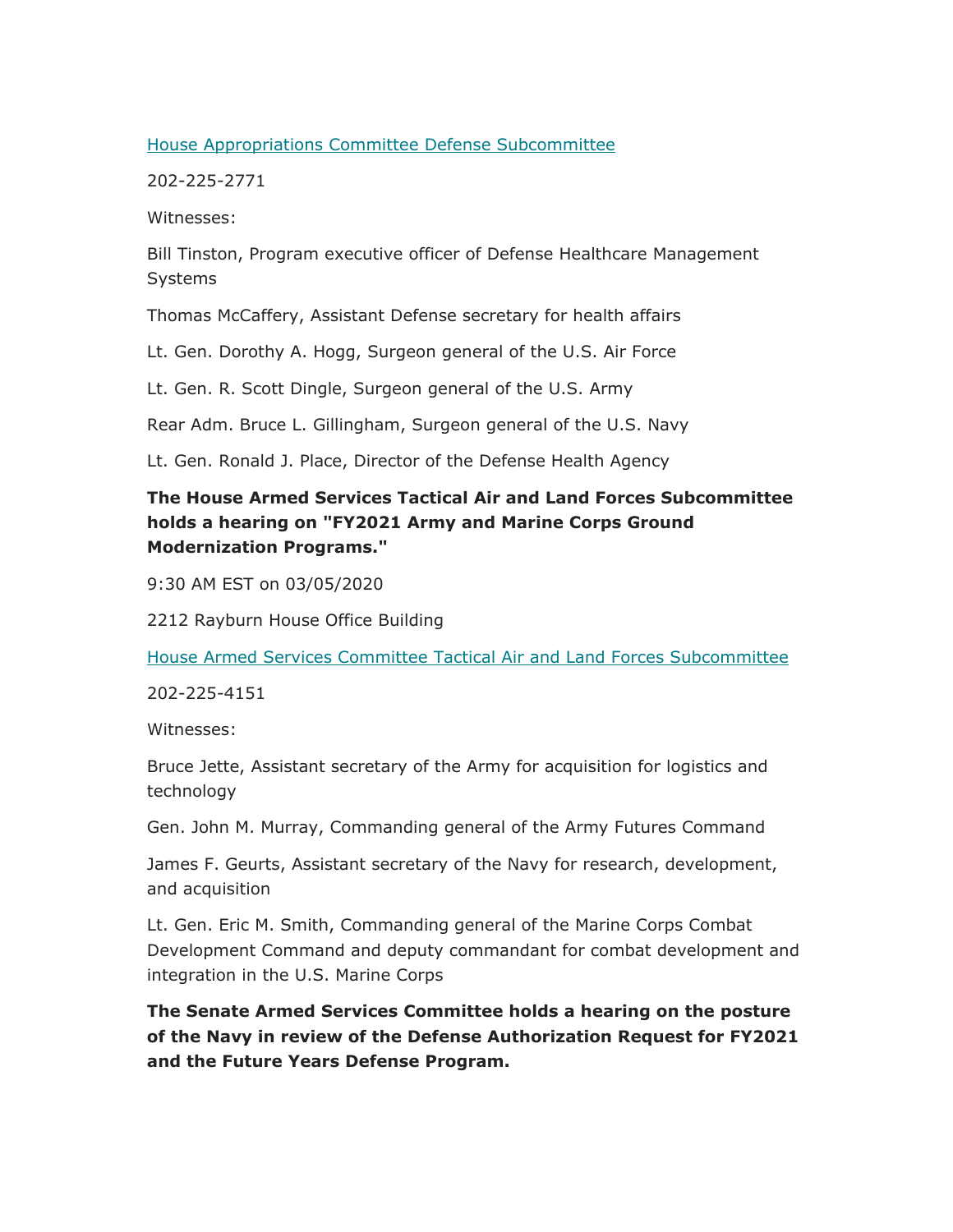9:30 AM EST on 03/05/2020

G-50 Dirksen Senate Office Building Senate Armed Services Committee 202-224-3871 Witnesses: Navy Adm. Michael M. Gilday, Chief of Naval operations Marine Corps Gen. David H. Berger, Commandant of the Marine Corps Acting Secretary of the Navy Thomas B. Modly

*\*\*The Executive Insight Brief is a compilation of articles of interest prepared by The Roosevelt Group research team. This information is provided for situational awareness. Items are chosen to highlight trends and issues in the news and do not necessarily reflect the views or positions of The Roosevelt Group.* 

WARNING: This email originated outside York County's email servers. Please verify the sender's identity, and use caution when clicking any links or opening any attachments. If you have concerns about this particular email, please call the Help Desk at extension 3434 for assistance.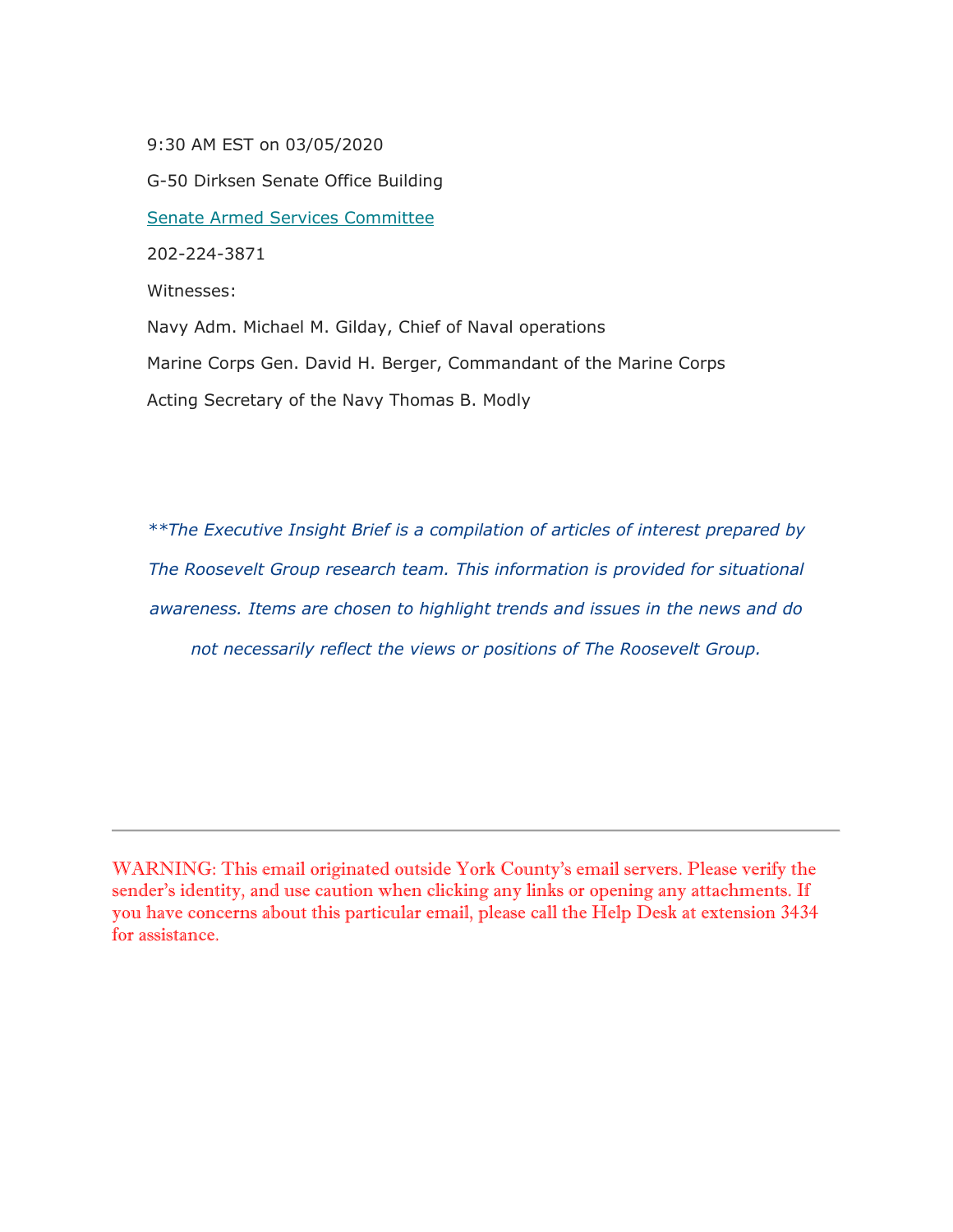| From:    | Craig Quigley <cquigley@hrmffa.org></cquigley@hrmffa.org> |
|----------|-----------------------------------------------------------|
| Sent:    | Friday, March 6, 2020 2:28 PM                             |
| To:      | Craig Quigley                                             |
| Subject: | <b>Executive Insight Brief</b>                            |

Ladies & Gentlemen, below please find this week's edition of *Executive Insight Brief* **from The Roosevelt Group.** 

**Craig R. Quigley Rear Admiral, U.S. Navy (Ret.) Executive Director Hampton Roads Military and Federal Facilities Alliance 757-644-6324 (Office) 757-419-1164 (Mobile)** 





#### **EXECUTIVE INSIGHT BRIEF**

*March 6, 2020* 

#### **TOP STORIES**

**The Hill's Morning Report — Presented by the APTA — Now it's Biden vs. Bernie: no endorsement from Warren**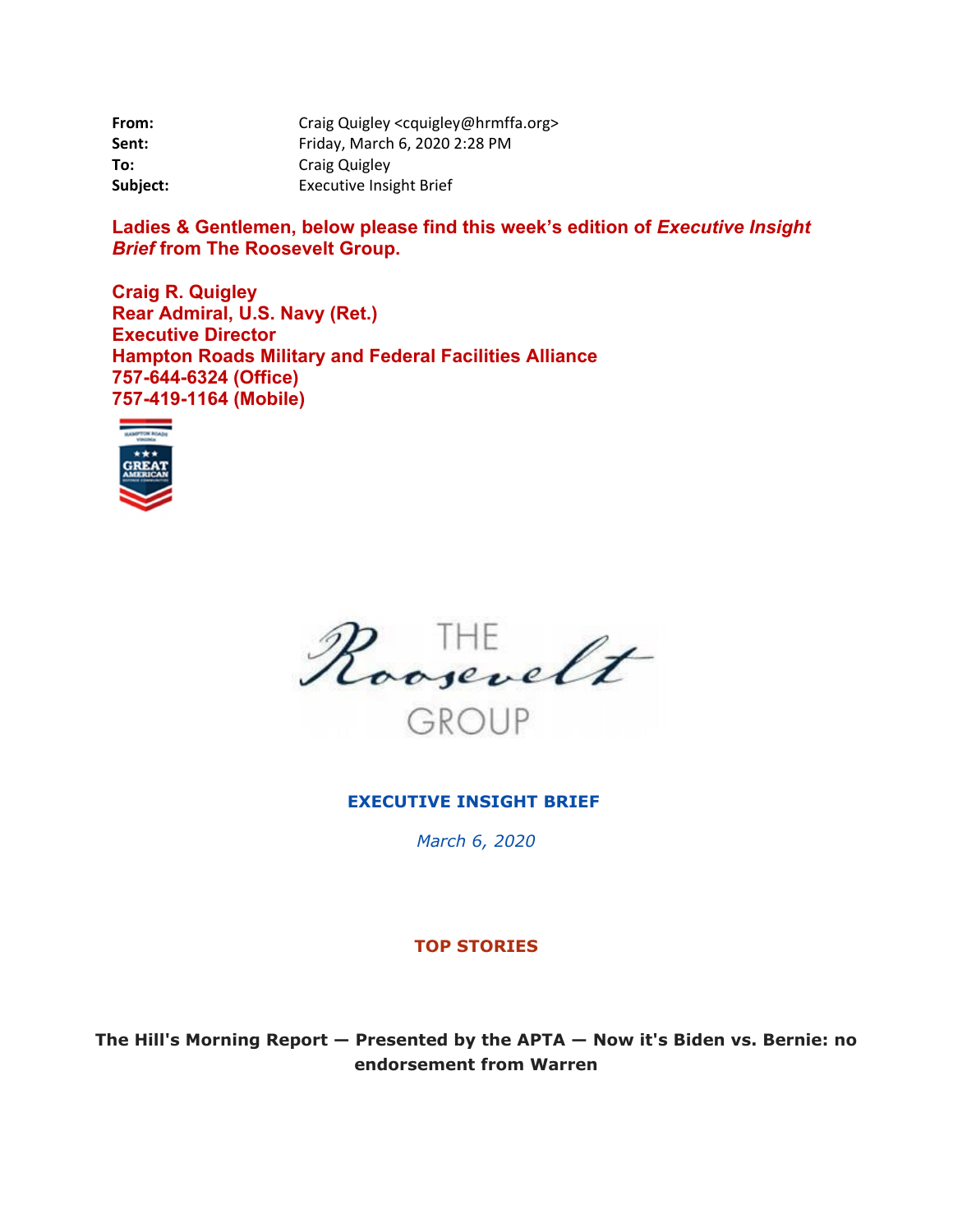Vice President Joe Biden and Sen. Bernie Sanders (I-Vt.). Sen. Elizabeth Warren (D-Mass.) announced on Thursday that she is suspending her 2020 Democratic presidential bid, officially turning the race into a <u>one-on-one battle between former</u>

## **Trump signs \$8.3 billion coronavirus package**

President Trump on Friday signed a bill providing \$8.3 billion in emergency funding to combat the coronavirus outbreak.

The bill provides \$7.76 billion to federal, state and local agencies to combat the coronavirus and authorizes an additional \$500 million in waivers for Medicare telehealth restrictions.

## **The Pentagon has re-launched its Space Command location search. Here's why.**

WASHINGTON - The future location of U.S. Space Command, and all its associated jobs and dollars, won't be coming before the November election, thanks to a directive by Secretary of Defense Mark Esper to re-launch the department's search process.

On Tuesday, Space Force Vice Commander Lt. Gen. David Thompson told the House Armed Services Committee that department leaders are "going to take a holistic look at all of the potential options, all the potential locations" being considered for the combatant command.

## **Scores dead as heavy rains bring landslides and evacuations in Brazil**

More than 30,000 people have been displaced by heavy rains in southeast Brazil that have killed 54 people and left 18 missing.

The storms have caused floods and landslides, submerging entire neighborhoods and sending homes tumbling down hillsides in the states of Minas Gerais, Espírito Santo and Rio de Janeiro. Rains subsided by Monday, but were expected to resume later this week in some areas.

## **THIS DAY IN HISTORY**

1479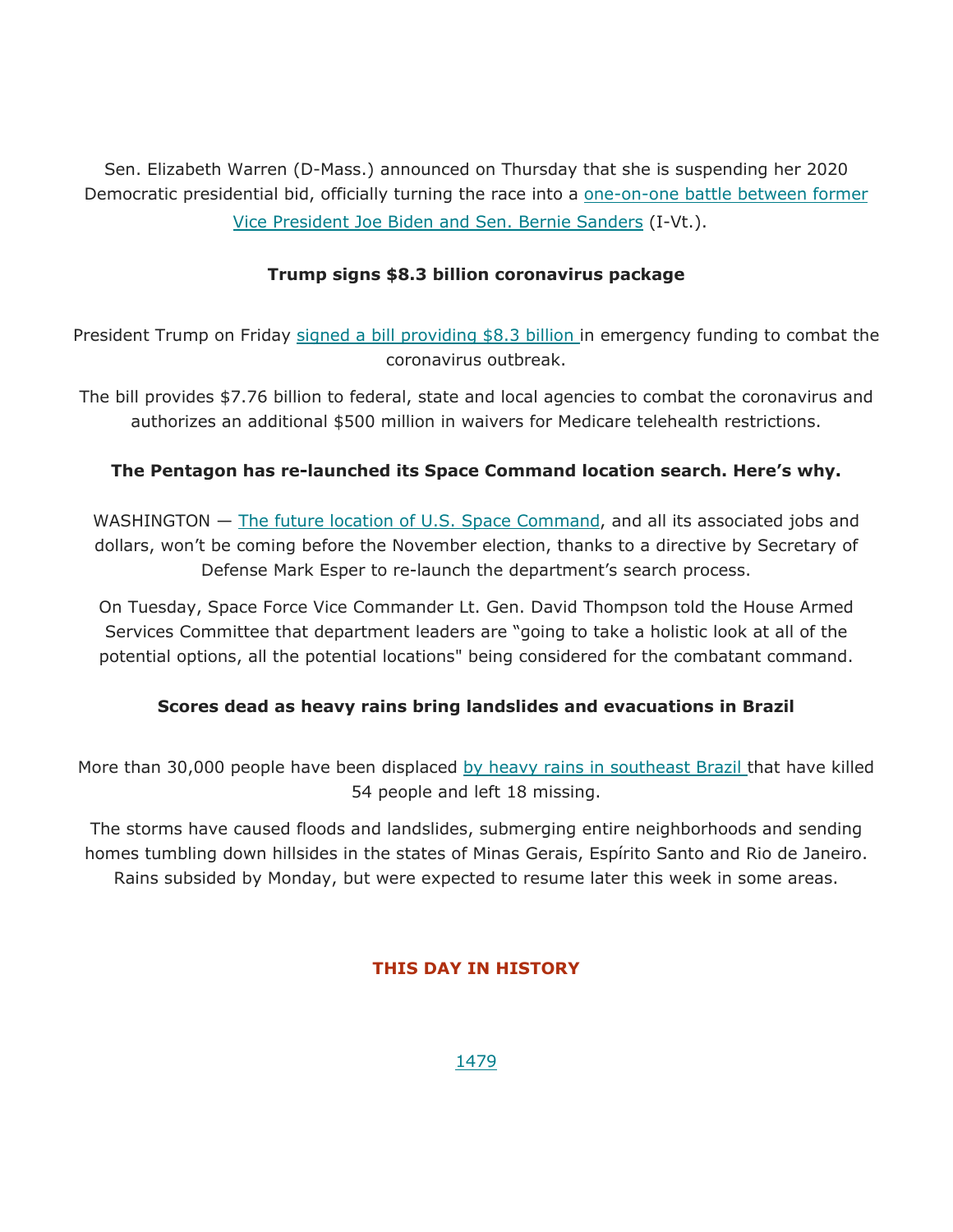Treaty of Alcaçovas: Portugal gives the Canary Islands to Castile in exchange for claims in West Africa

#### 1836

Battle of the Alamo: After 13 days of fighting 1,500-3,000 Mexican soldiers overwhelm the Texan defenders, killing 182-257 Texans including William Travis, Jim Bowie and Davy Crockett

#### 1857

Dred Scott Decision: U.S. Supreme Court rules Africans cannot be U.S. citizens

#### 1869

Dmitri Mendeleev presents the first periodic table of the elements to the Russian Chemical Society

#### 1899

"Aspirin" (acetylsalicylic acid) patented by Felix Hoffmann at German company Bayer

## **LOOK AHEAD**

## **National Aeronautics and Space Administration holds a meeting of the NASA Astrophysics Advisory Committee, March 5-6.**

Agenda includes: Astrophysics Division Update; Updates on Specific Astrophysics Missions; Reports from the Program Analysis Groups; and Reports from Specific Research and Analysis Programs

8:00 AM EST on 03/06/2020

NASA, 300 E St. SW, Room 5H41

<u>khenderson@nasa.gov</u><br>202-358-2355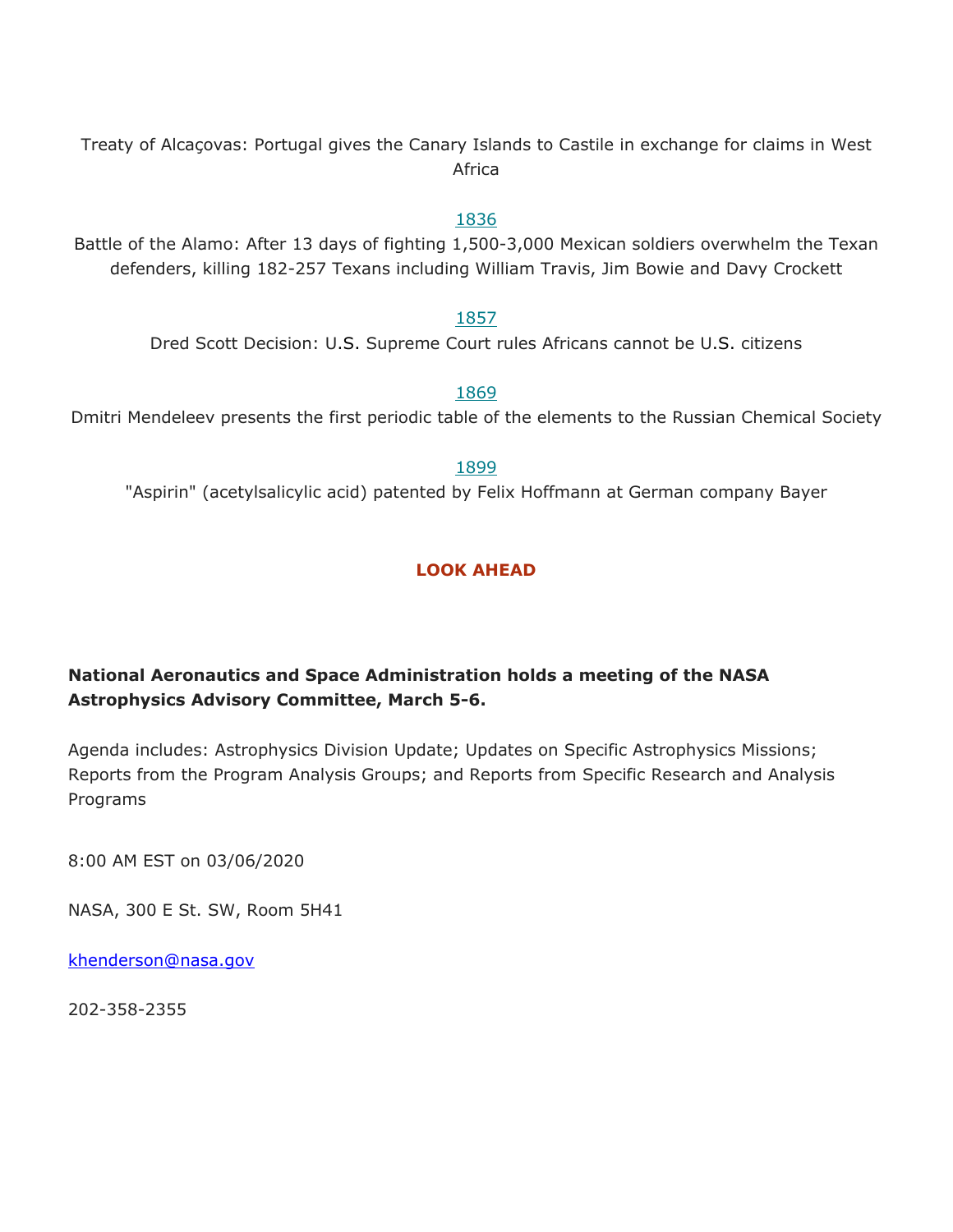KarShelia Henderson; Conference call available at 877-922-4779 or 312-470-7379; Passcode, 5276208. Livestream at [https://nasaenterprise.webex.com/](https://nasaenterprise.webex.com); Meeting number, 908 705 648; Password, ApAC356#

# **The Air Force Association's Mitchell Institute for Aerospace Studies holds a discussion on "The Latest on F-35."**

8:30 AM EST on 03/09/2020

AFA, 1501 Lee Highway, Boardroom, Arlington, Va.

<u>[jlindeke@afa.org](mailto:jlindeke@afa.org)</u><br>703-247-5800

Jordan Lindeke, ext. 4813; Register at <http://events.r20.constantcontact.com/register/event?llr=y4xgtakab&oeidk=a07egxa1erj93bbf29c>

Participants:

Brig. Gen. David Abba, Director of the Air Force F-35 Integration Office

## **Access Intelligence LLC. holds the 2020 Satellite Conference and Exhibition, March 9-12.**

Highlights:

— 9:30 a.m.: Deputy Assistant Defense Secretary for Space Policy Stephen Kitay participates in a discussion on "Modernizing Military Space: How Global Defense Organizations are Preparing for the Future"

— Noon: Mark Dankberg, chairman and CEO of Viasat delivers keynote remarks

— 4 p.m.: Elon Musk, founder and chief engineer of SpaceX, delivers keynote remarks

8:30 AM EST on 03/09/2020

Washington Convention Center, 801 Mt. Vernon Place NW

<u>[jcooney@accessintel.com](mailto:jcooney@accessintel.com)</u><br>301-354-1753

Jim Cooney; RSVP at <https://www.satshow.com>/

# **The National Defense Industrial Association holds its 2020 Chemical, Biological, Radiological and Nuclear Defense Roundtable.**

9:00 AM EST on 03/09/2020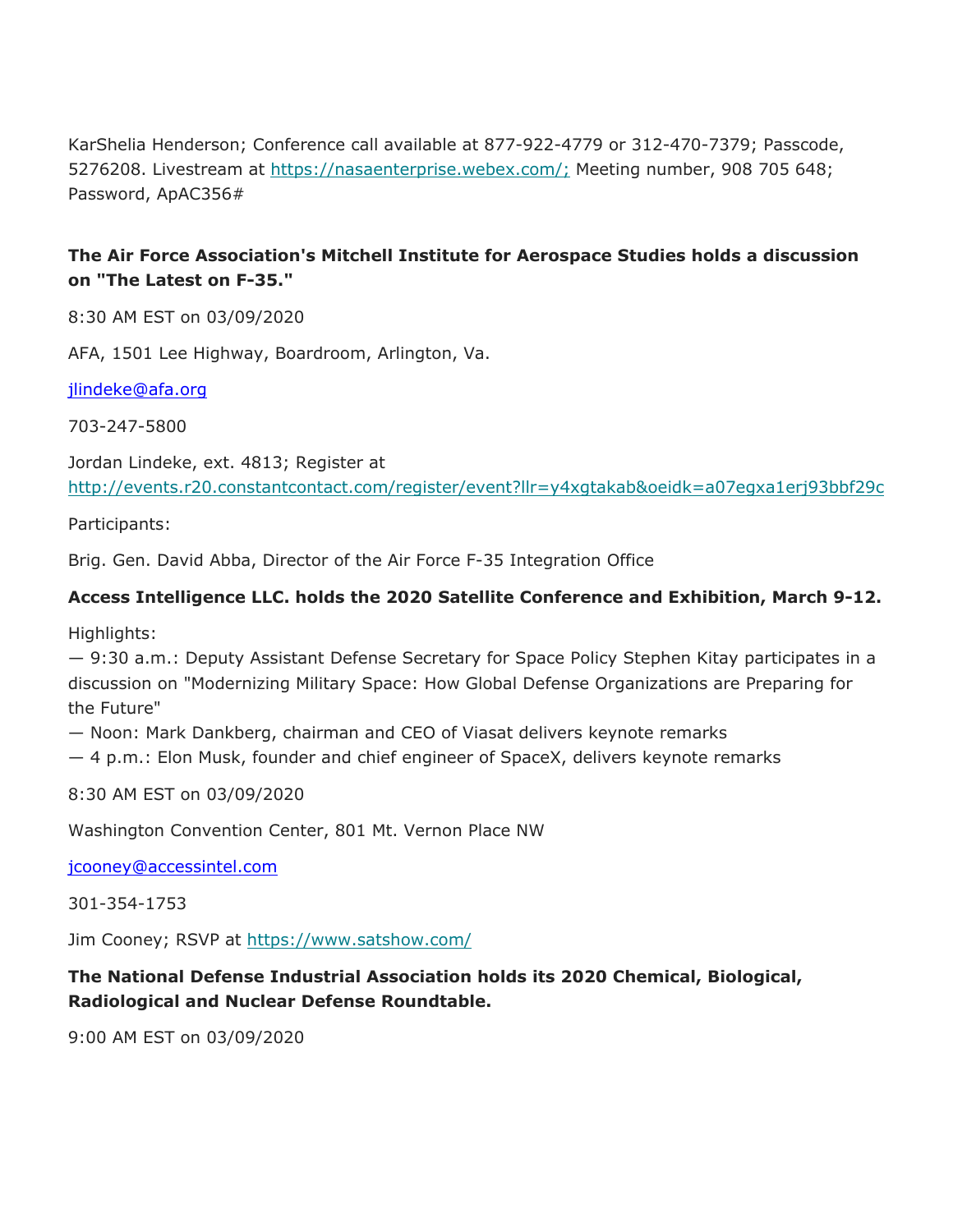ANSER, 5275 Leesburg Pike, Suite N-5000, Falls Church, Va.

<u>[kkooner@ndia.org](mailto:kkooner@ndia.org)</u><br>703-247-2582

Kiran Kooner; Register at<https://www.ndia.org/events/2020/3/9/cbrn-defense-roundtable>

# **House Appropriations Defense Subcommittee closed hearing on the U.S. Southern Command.**

10:00 AM EST on 03/10/2020

H-140 U.S. Capitol

House Appropriations Committee Defense Subcommittee

202-225-2771

Witnesses:

Navy Adm. Craig S. Faller, Commander of U.S. Southern Command

# **House Armed Services Military Personnel Subcommittee holds a hearing on "Domestic Violence in the Military Services - What is Being Done to Reduce the Scourge of these Abhorrent Crimes?"**

1:30 PM EST on 03/10/2020

2212 Rayburn House Office Building

House Armed Services Committee Military Personnel Subcommittee

202-225-4151

Witnesses:

Col. Patrick A. Pohle, Chief of the Air Force Advocacy Program

Lolita T. Allen, Manager of the Navy Counseling, Advocacy and Prevention Program

Lisa Eaffaldano, Assistant branch head for the prevention and clinical services in the U.S. Marine Corps

Dolores Geise, Director of soldier and family readiness in the U.S. Army

**House Appropriations Defense Subcommittee holds a hearing on "U.S. Army Budget Request for FY2021."** 

2:00 PM EST on 03/10/2020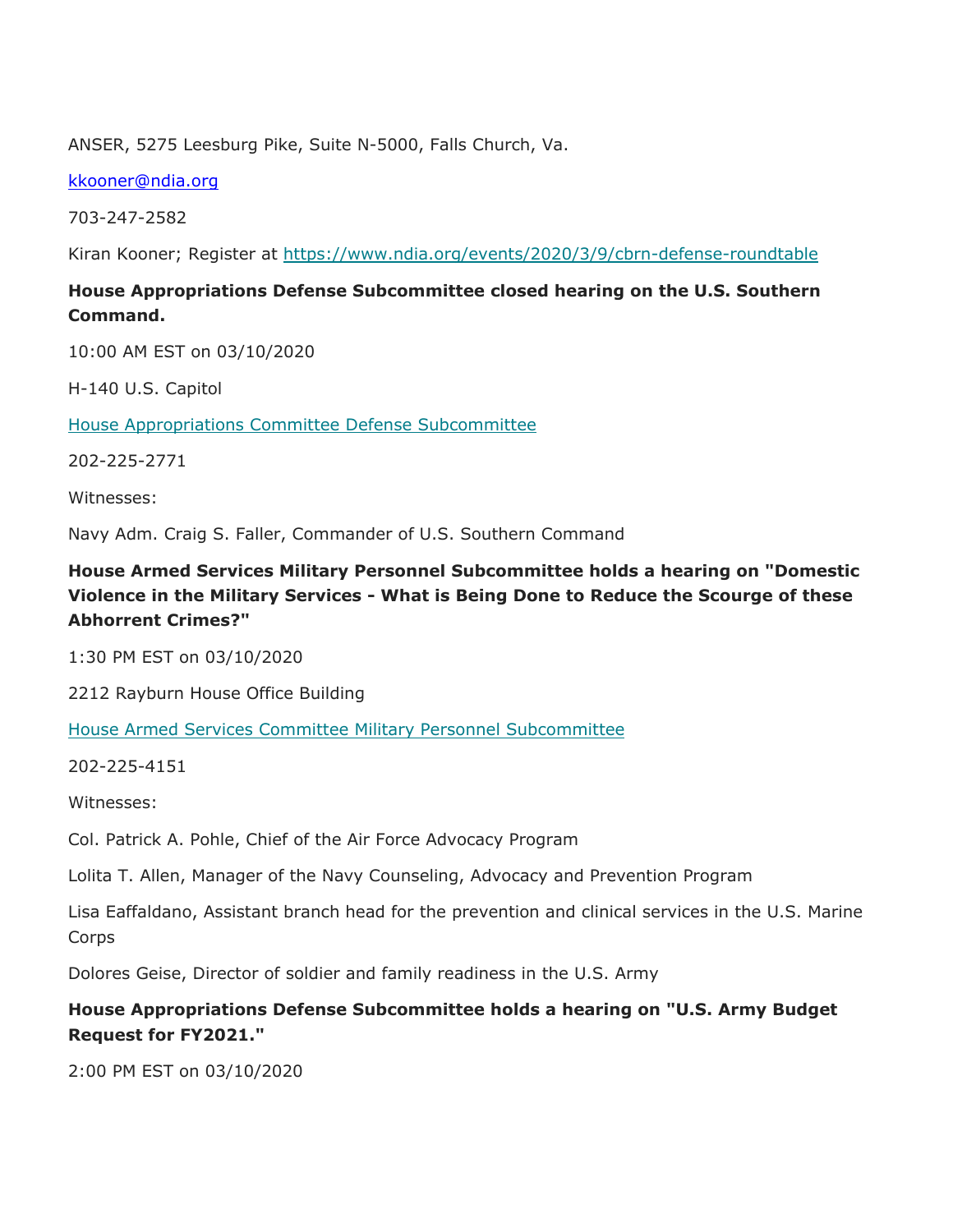H-140 U.S. Capitol

House Appropriations Committee Defense Subcommittee

202-225-2771

Witnesses:

Secretary of the Army Ryan McCarthy

Chief of Staff of the Army Gen. James McConville

## **The Heritage Foundation holds a discussion with Assistant to the President for National Security Affairs Robert O'Brien.**

9:00 AM EST on 03/11/2020

Heritage Foundation, 214 Massachusetts Avenue NE, Allison Auditorium

[lectures.seminars@heritage.org](mailto:lectures.seminars@heritage.org)

202-675-1761

[http://www.heritage.org;](http://www.heritage.org) RSVP requested.

## **House Armed Services Committee holds a hearing on "National Security Challenges and U.S. Military Activity in North and South America."**

9:00 AM EST on 03/11/2020

2118 Rayburn House Office Building

House Armed Services Committee

202-225-4151

Witnesses:

Kenneth P. Rapuano, Assistant Defense secretary for homeland defense and global security

Adm. Craig S. Faller, Commander of the U.S. Southern Command

Gen. Terrence J. O'Shaughnessy, Commander of the U.S. Northern Command

## **Defense Subcommittee hearing on the proposed budget estimates and justification for FY2021 for the Navy and Marine Corps.**

9:00 AM EST on 03/11/2020

138 Dirksen Senate Office Building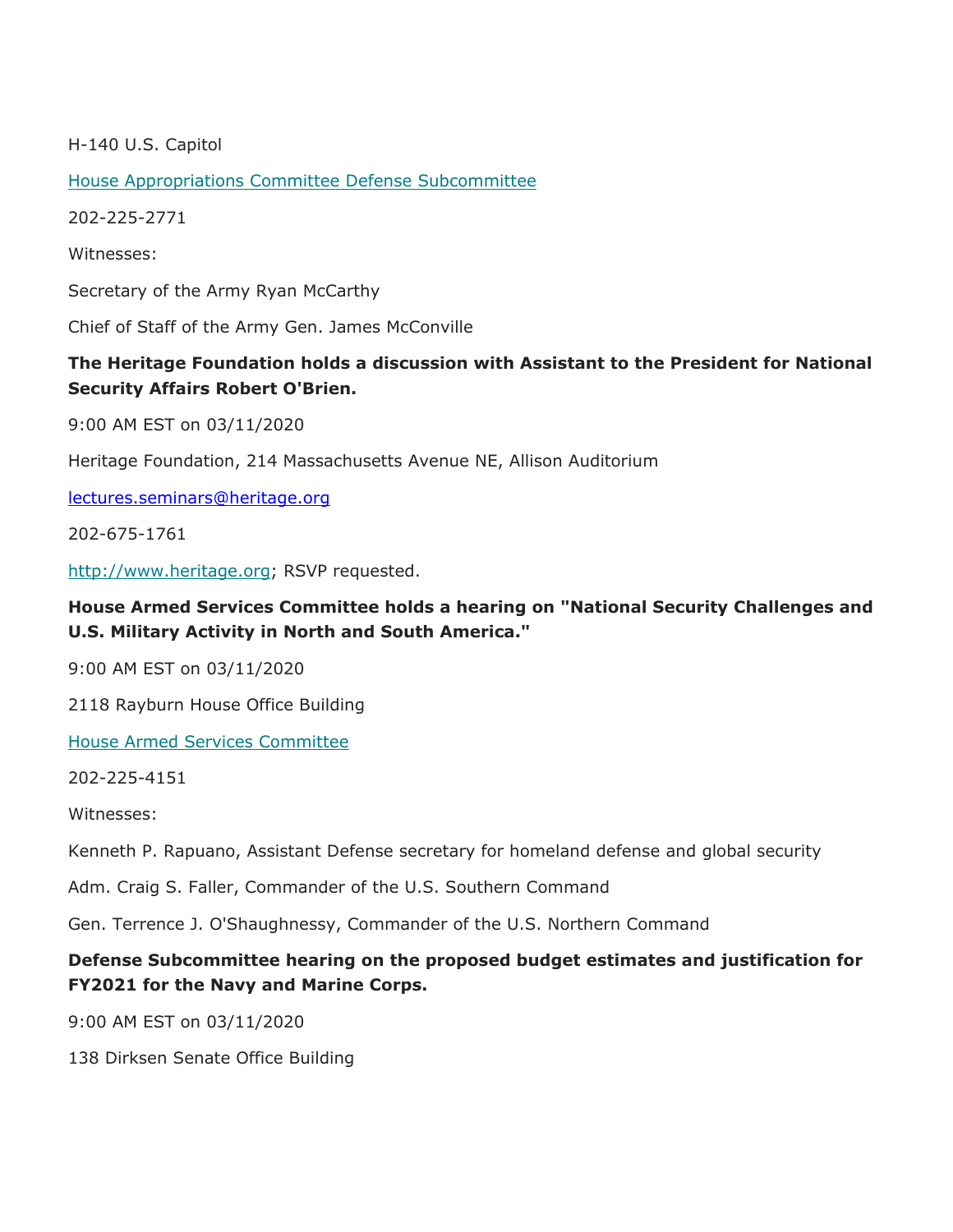#### Senate Appropriations Committee

202-224-7257

#### **Full committee closed hearing on "NSA Budget."**

9:00 AM EST on 03/11/2020

HVC-304 U.S. Capitol

202-225-7690

<http://intelligence.house.gov>

**House Homeland Security Transportation and Maritime Security Subcommittee holds a hearing "Securing America's Transportation and Maritime Systems: A Review of the FY2021 Budget Requests for the Transportation Security Administration and the U.S. Coast Guard."** 

9:00 AM EST on 03/11/2020

1334 Longworth House Office Building

House Homeland Security Committee Transportation and Maritime Security Subcommittee

202-226-2616

## **Senate Armed Services Seapower Subcommittee holds a hearing on "Marine Corps Ground Modernization."**

9:00 AM EST on 03/11/2020

222 Russell Senate Office Building

Senate Armed Services Committee Seapower Subcommittee

202-224-3871

Witnesses:

Marine Corps Lt. Gen. Eric M. Smith, Commanding general of the Marine Corps Combat Development Command and deputy commandant for combat development and integration

James F. Geurts, Assistant secretary of the Navy for research, development, and acquisition

**House Homeland Security Cybersecurity, Infrastructure Protection and Innovation Subcommittee holds a hearing on "Resourcing DHS' Cybersecurity and Innovation**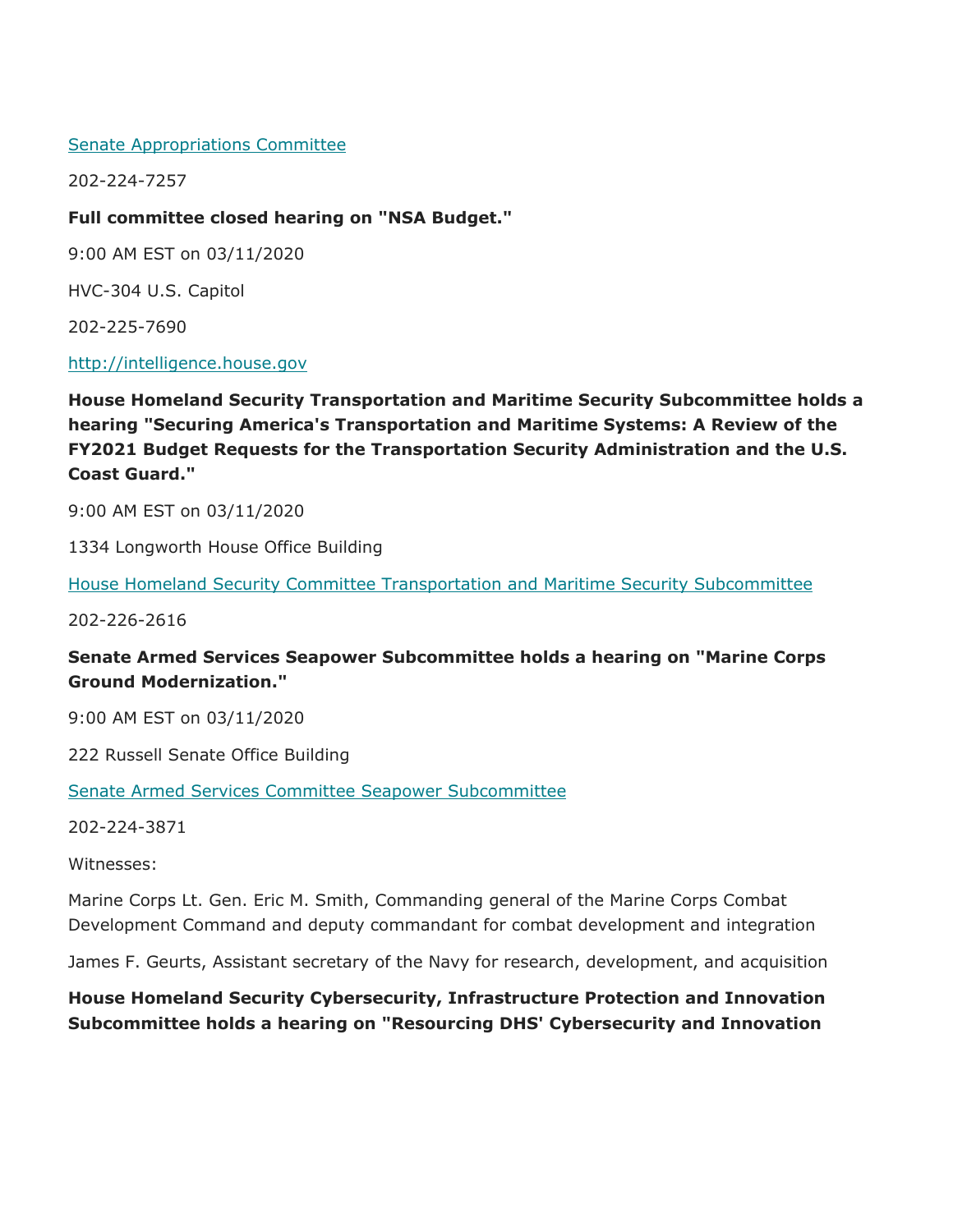# **Missions: A Review of the FY2021 Budget Request for the Cybersecurity and Infrastructure Security Agency and the Science and Technology Directorate."**

10:00 AM EST on 03/11/2020

310 Cannon House Office Building

House Homeland Security Committee Cybersecurity, Infrastructure Protection and Innovation Subcommittee

202-226-2616

**House Appropriations Defense Subcommittee closed hearing on the U.S. Central Command.** 

10:00 AM EST on 03/11/2020

H-140 U.S. Capitol

House Appropriations Committee Defense Subcommittee

202-225-2771

Witnesses:

Gen. Kenneth F. McKenzie Jr., Commander of the U.S. Central Command

**House Armed Services Intelligence and Emerging Threats and Capabilities Subcommittee holds a hearing on "Reviewing Department of Defense Science and Technology Strategy, Policy, and Programs for FY2021: Maintaining a Robust Ecosystem for Our Technological Edge."** 

1:00 PM EST on 03/11/2020

2118 Rayburn House Office Building

House Armed Services Committee Intelligence, Emerging Threats and Capabilities Subcommittee

202-225-4151

Witnesses:

William Roper, Assistant secretary of the Air Force for acquisition, technology and logistics

Michael D. Griffin, Defense undersecretary for research and engineering

Bruce D. Jette, Assistant secretary of the Army for acquisition, logistics and technology

James F. Geurts, Assistant secretary of the Navy for research, development & acquisition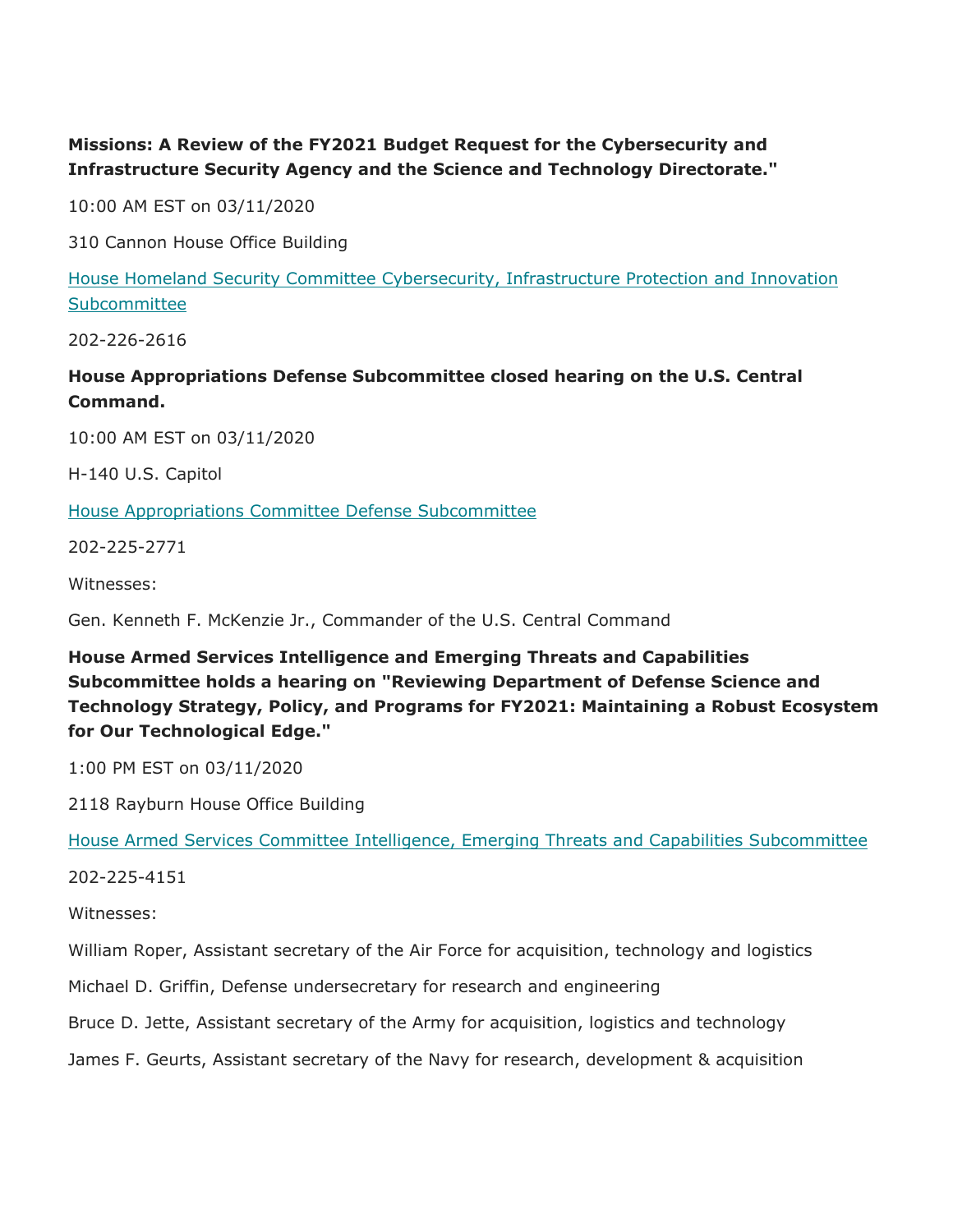# **House Foreign Affairs Europe, Eurasia, Energy and the Environment Subcommittee holds a hearing on "Antagonizing the Neighborhood: Putin's Frozen Conflicts and the Conflict in Ukraine."**

1:00 PM EST on 03/11/2020

2172 Rayburn House Office Building

House Foreign Affairs Committee Europe, Eurasia, Energy and the Environment

202-225-5021

Witnesses:

Simon Ostrovsky, Special correspondent for the PBS NewsHour

Stephen B. Nix, Regional director for Eurasia at the International Republican Institute

Dan Baer, Senior fellow in the Carnegie Endowment for International Peace Europe Program and former U.S. ambassador to the Organization for Security and Cooperation in Europe

Olesya Vartanyan, Analyst for the Eastern Neighborhood at the International Crisis Group

**Senate Homeland Security and Governmental Affairs Committee holds a markup to vote on the motion to issue** a subpoena to Andrii Telizhenko as described in Schedule A; S. 3045 (116), the "Cybersecurity Vulnerability Identification and Notification Act of 2019"; S. 2757 (116), the "Harmless Error Lesser Penalty for Small Businesses Act"; S. 2502 (116), the "American Security Drone Act of 2019"; S. 2722 (116), the "Stop Wasteful Advertising by the Government Act"; S. 3207 (116), the "Cybersecurity State Coordinator Act of 2020"; S. 3332 (116), the "No Congressionally-Obligated Recurring Revenue Used as Pensions To Incarcerated Officials Now Act"; H.R. 3675 (116), the "Trusted Traveler Reconsideration and Restoration Act of 2019"; H.R. 2589 (116), the "Unifying DHS Intelligence Enterprise Act"; H.R. 4761 (116), the "DHS Opioid Detection Resilience Act of 2019"; H.R. 5273 (116), the "Securing America's Ports Act"; H.R. 4713 (116), the "Department of Homeland Security Office of Civil Rights and Civil Liberties Authorization Act"; H.R. 4739 (116), the "Synthetic Opioid Exposure Prevention and Training Act"; the "Protecting and Securing Chemical Facilities from Terrorist Attacks Act of 2020"; the "Guidance Clarity Act of 2020"; the "Safeguarding Tomorrow through Ongoing Risk Mitigation Act of 2020"; and postal facility bills: S.2847; S.2945; S.3257; S.3365; H.R.1833; H.R.3329; H.R.4794; H.R.4981; H.R.5037; H.R. 3317 (116).

1:30 PM EST on 03/11/2020

342 Dirksen Senate Office Building

Senate Homeland Security and Governmental Affairs Committee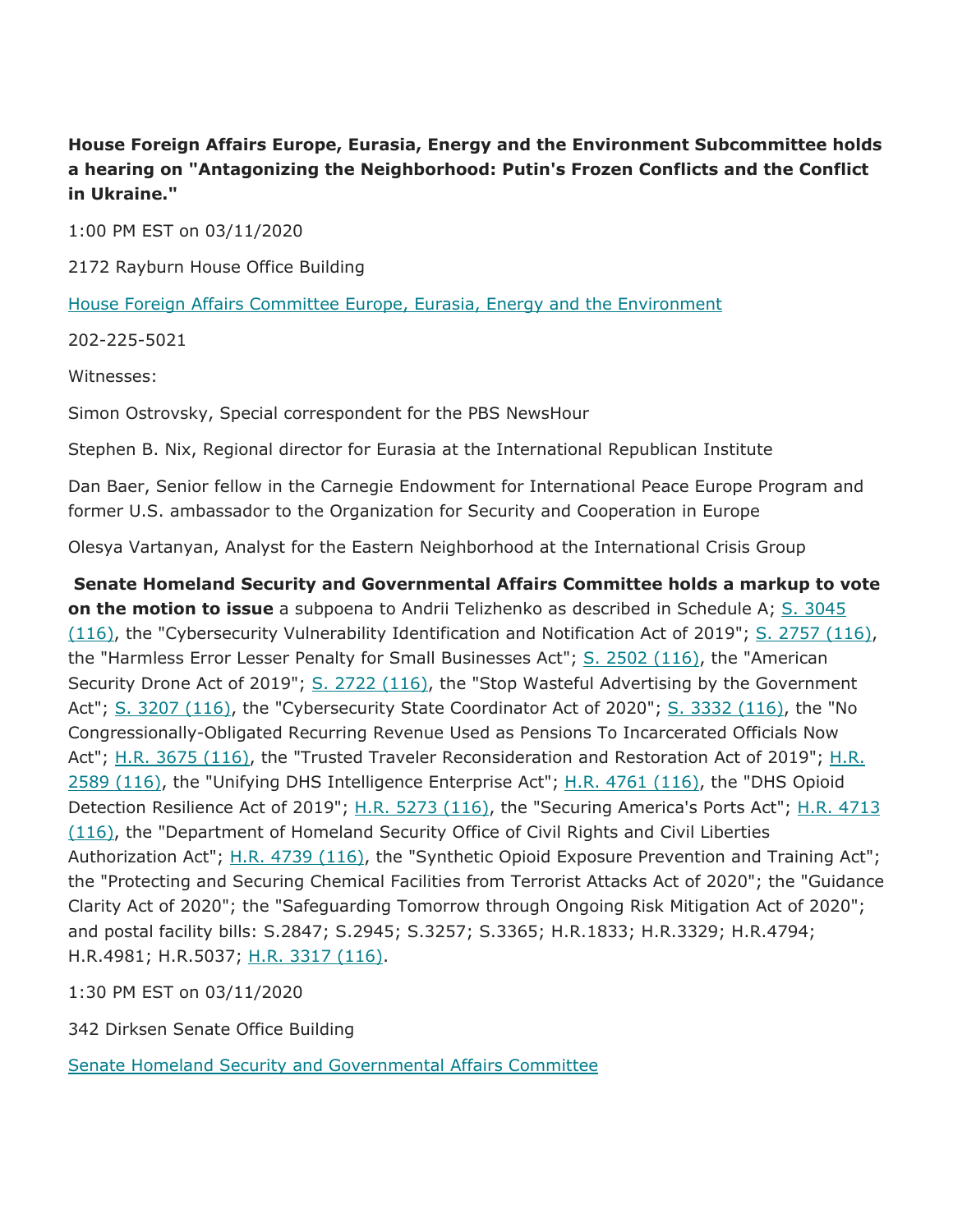202-224-4751

# **Senate Appropriations Energy and Water Development Subcommittee holds a hearing on the proposed budget estimates and justification for FY2021 for the Army Corps of Engineers and the Bureau of Reclamation within the Interior Department.**

1:30 PM EST on 03/11/2020

138 Dirksen Senate Office Building

Senate Appropriations Committee Energy and Water Development Subcommittee

202-224-7257

**Senate Armed Services Committee holds a hearing on "Personnel Programs in the Department of Defense."** 

1:30 PM EST on 03/11/2020

106 Dirksen Senate Office Building

#### Senate Armed Services Committee

202-224-3871

Witnesses:

Virginia S. Penrod, Acting assistant Defense secretary for manpower & reserve affairs

Marine Corps Lt. Gen. Michael A. Rocco, Deputy commandant for manpower and reserve affairs

Marine Corps Lt. Gen. Brian T. Kelly, Deputy chief of staff for manpower, personnel and services

Elizabeth P. Van Winkle, Executive director of the Office of Force Resiliency

Thomas P. McCaffery, Assistant Defense secretary for health affairs

Thomas A. Constable, Acting assistant Defense secretary for readiness

Vice Adm. John B. Nowell Jr., Deputy chief of naval operations for manpower, personnel, training, and education (N-1)

E. Casey Wardynski, Assistant secretary of the Army for manpower and reserve affairs

John A. Fedrigo, Performing the duties of the assistant secretary of the Air Force for manpower and reserve affairs

Gregory J. Slavonic, Assistant secretary of the Navy for manpower and reserve affairs

Lt. Gen. Thomas C. Seamands, Deputy chief of staff for personnel (G-1)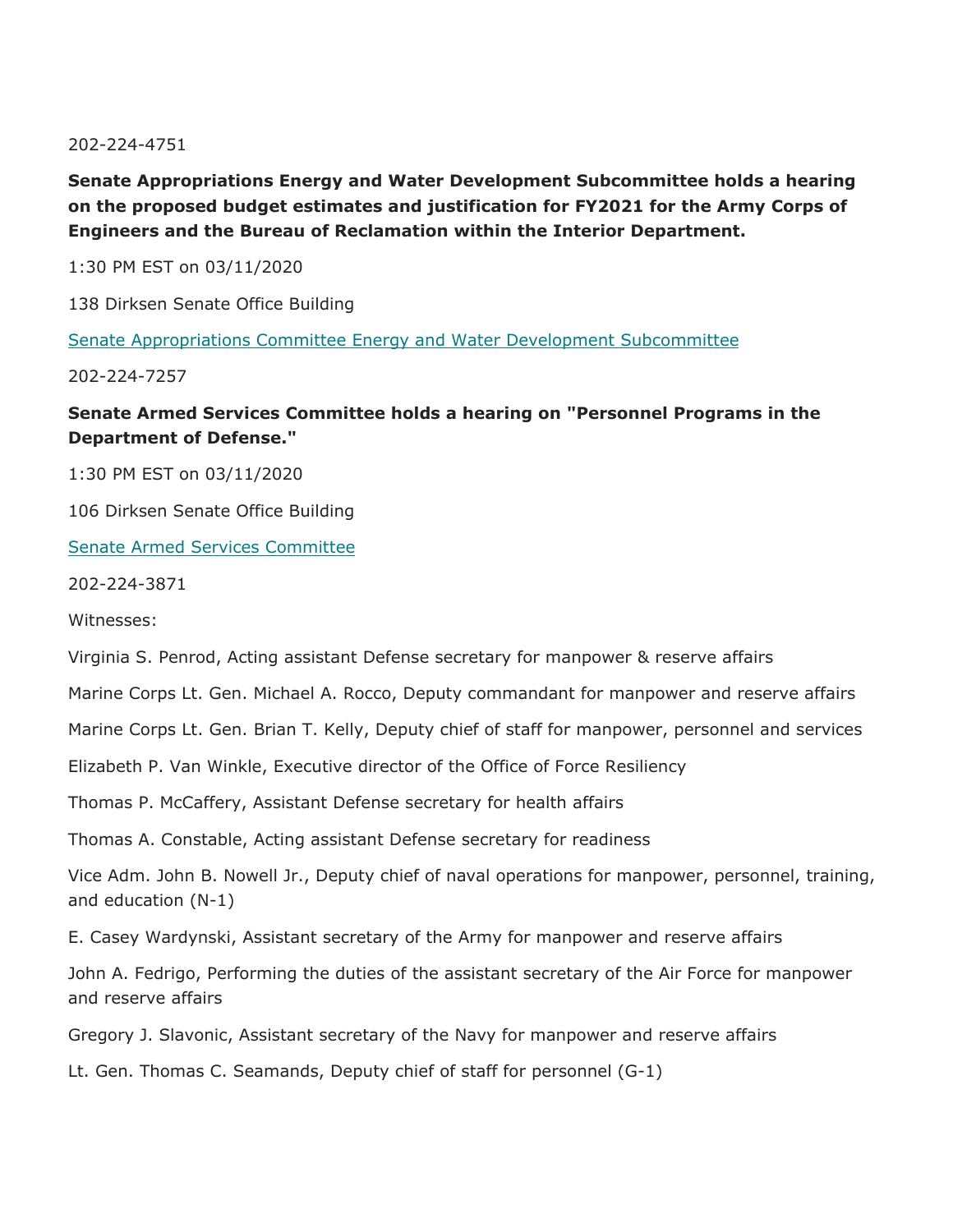# **Seapower and Projection Forces Subcommittee and Readiness Subcommittee joint hearing on "Sealift and Mobility Requirements in Support of the National Defense Strategy."**

1:30 PM EST on 03/11/2020

2212 Rayburn House Office Building

House Armed Services Committee Readiness Subcommittee | House Armed Services Committee Seapower and Projection Forces Subcommittee

202-225-4151

Witnesses:

Navy Vice Adm. Ricky L. Williamson, Deputy chief of naval operations for fleet readiness and logistics (N4)

Gen. Steve Lyons, Commander of the U.S. Transportation Command

Mark H. Buzby, Maritime administrator of the U.S. Maritime Administration

Air Force Lt. Gen. David S. Nahom, Deputy chief of staff for plans and programs

## **The Cyberspace Solarium Commission** releases **its final report and recommendations, with an introduction from Sen.** Angus King **(I-Maine) and Rep.** Mike Gallagher **(R-Wis.).**

1:30 PM EST on 03/11/2020

Room 902, Hart Senate Office Building

#### RSVP

#### **House Appropriations Defense Subcommittee closed hearing on "U.S. Africa Command."**

2:00 PM EST on 03/11/2020

H-140 U.S. Capitol

House Appropriations Committee Defense Subcommittee

202-225-2771

Witnesses:

General Stephen J. Townsend, Commander of the U.S. Africa Command

# **The Defense Strategies Institute holds its DOD Information Warfare Symposium, March 11-12.**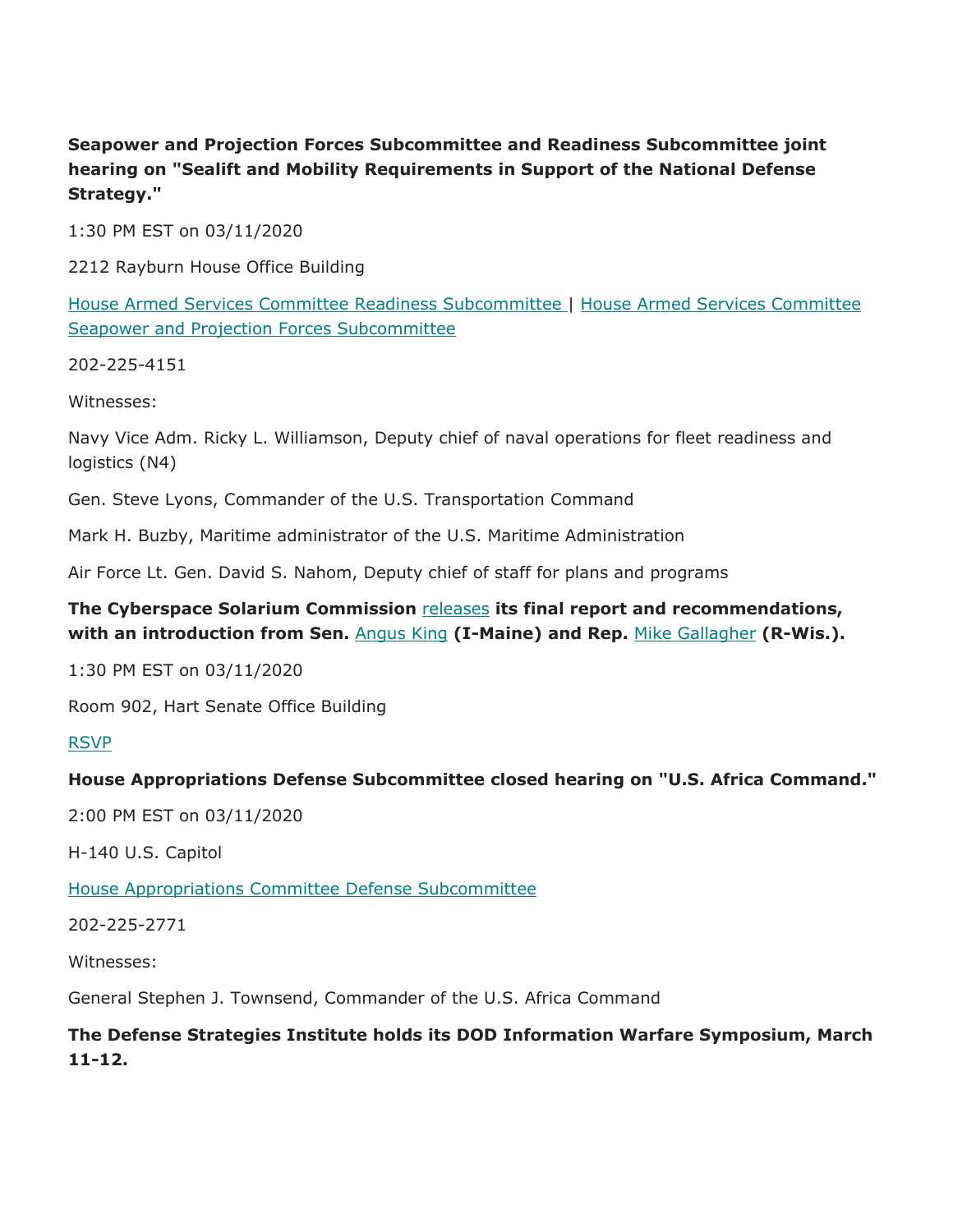Highlight:

— 1:30 p.m.: Air Force Col. Lamont Atkins, commander of the 567th Cyber Operations Group, delivers remarks on "Operationalizing USAF Information Warfare Capabilities to Help in Defense, Attack & Exploitation"

7:45 AM EST on 03/11/2020

American Institute of Architects, 1735 New York Avenue NW

201-672-8745

[http://informationwarfare.dsigroup.org;](http://informationwarfare.dsigroup.org) The event is closed press.

## **House Appropriations Defense Subcommittee holds a hearing on "Member Day."**

8:00 AM EST on 03/12/2020

H-140 U.S. Capitol

House Appropriations Committee Defense Subcommittee

202-225-2771

Witnesses:

Members of Congress

# **House Armed Services Readiness Subcommittee holds a hearing on "FY2021 Navy and Marine Corps Readiness Posture."**

8:00 AM EST on 03/12/2020

2118 Rayburn House Office Building

House Armed Services Committee Readiness Subcommittee

202-225-4151

Witnesses:

Adm. Robert P. Burke, Vice chief of naval operations

James F. Geurts, Assistant secretary of the Navy for research, development and acquisition

Gen. Gary Thomas, Assistant commandant of the Marine Corps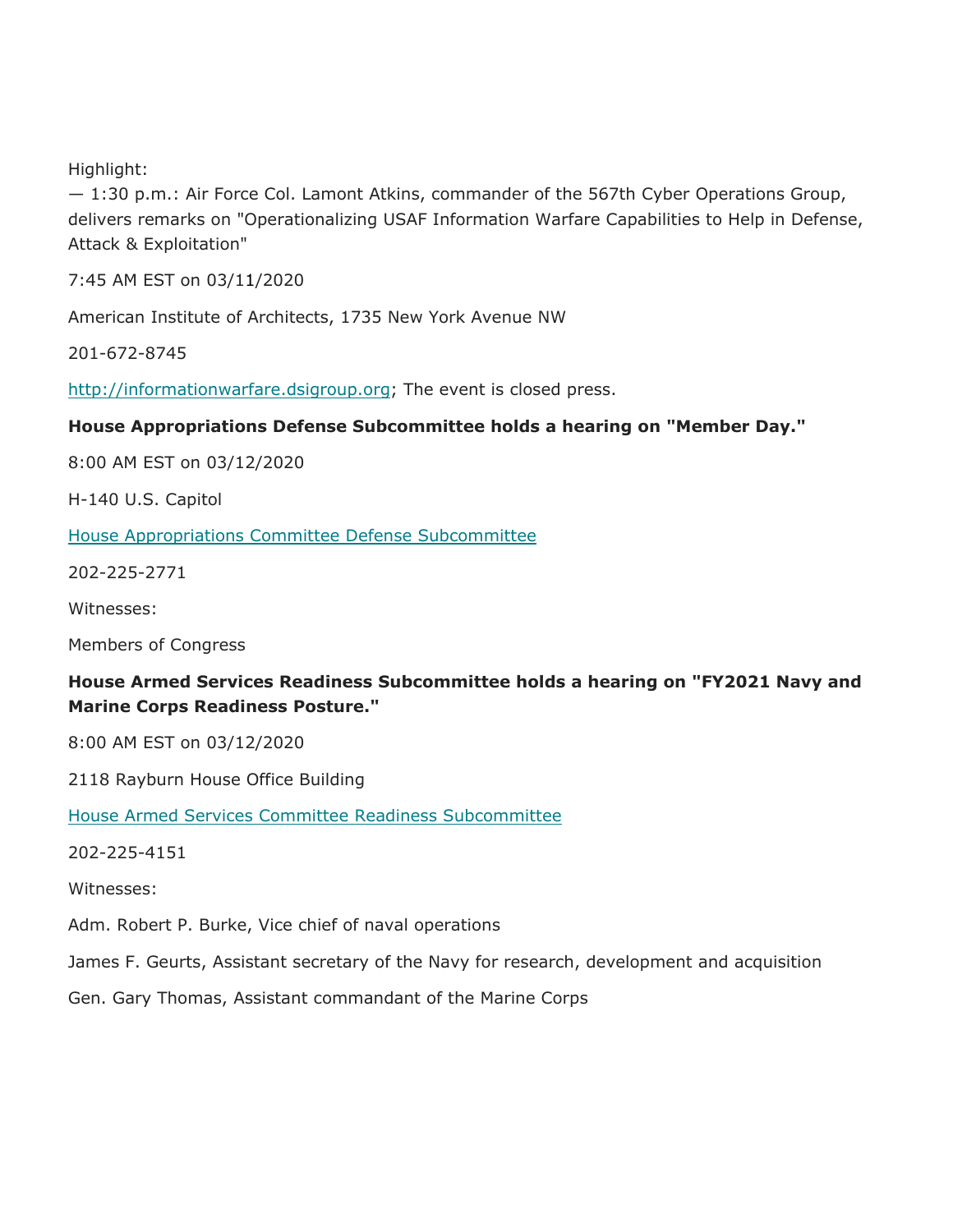# **House Appropriations Military Construction, Veterans Affairs, and Related Agencies Subcommittee holds a hearing on "Navy and Marine Corps Installations and Quality of Life."**

8:00 AM EST on 03/12/2020

2362-A Rayburn House Office Building

House Appropriations Committee Military Construction, Veterans Affairs and Related Agencies Subcommittee

202-225-2771

Witnesses:

Master Chief Petty Officer of the Navy Russel Smith

Lucian L. Niemeyer, Acting secretary of Navy for energy, installations and environment

Vice Adm. Ricky Williamson, Deputy chief of naval operations for fleet readiness and logistics

Sgt. Maj. of the Marine Corps Troy Black

Lt. Gen. Charles Chiarotti, Deputy commandant of the Marine Corps for installations and logistics

# **House Armed Services Strategic Forces Subcommittee holds a hearing on "FY2021 Priorities for Missile Defense and Missile Defeat Programs."**

8:30 AM EST on 03/12/2020

2212 Rayburn House Office Building

House Armed Services Committee Strategic Forces Subcommittee

202-225-4151

Witnesses:

Cristina Chaplain, Director of the Government Accountability Office's Contracting and National Security Acquisitions Team

Rob Soofer, Deputy assistant Defense secretary for nuclear and missile defense policy

Gen. Terrence O'Shaughnessy, Commander of the U.S. Northern Command and North American Aerospace Defense Command

Vice Adm. Jon Hill, Director of the Missile Defense Agency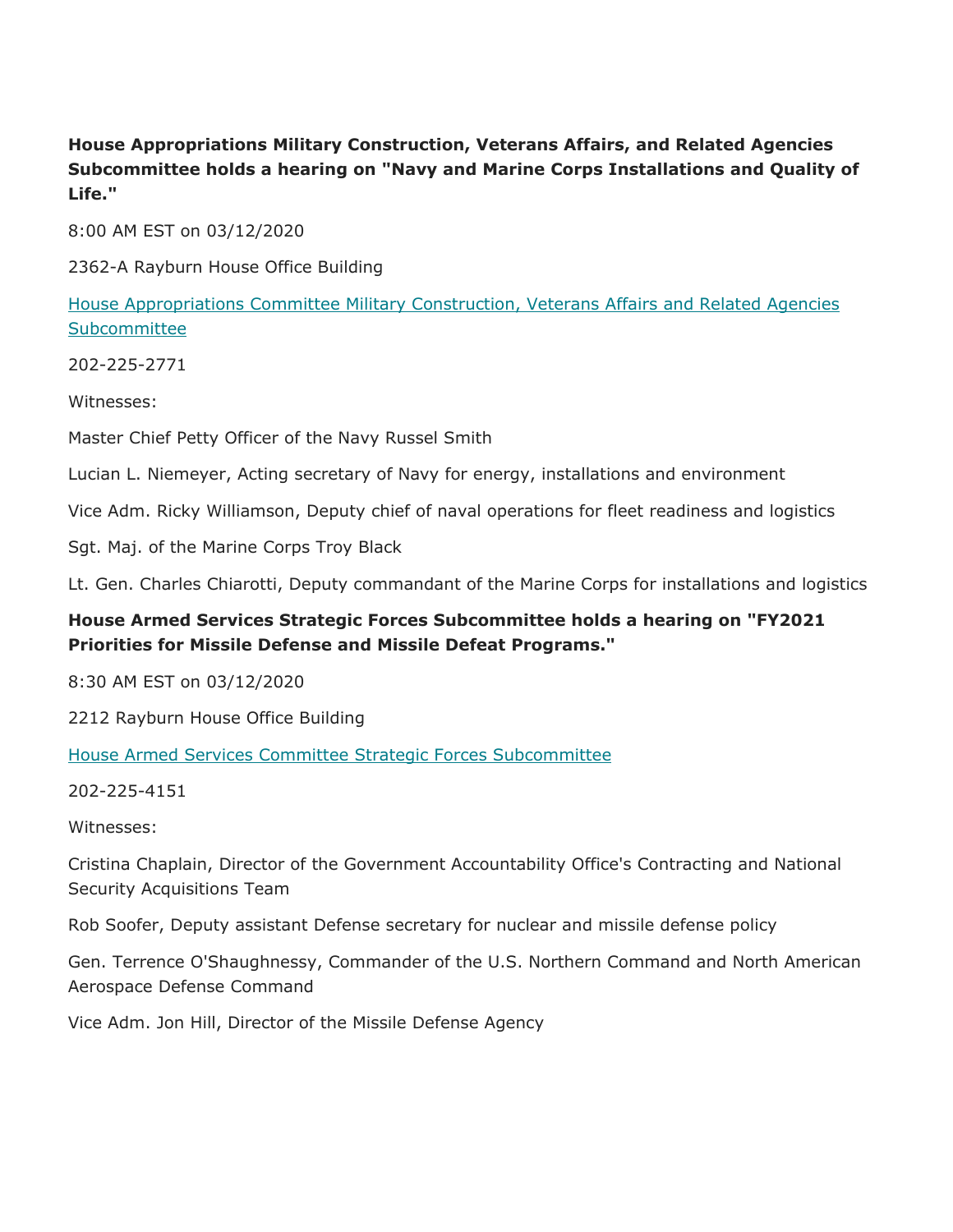Lt. Gen. Daniel Karbler, Commanding general of the U.S. Army Space and Missile Defense Command

# **National Aeronautics and Space Administration holds a meeting of the Science Committee, March 12-13.**

Agenda includes: Science Mission Directorate Missions, Programs and Activities; FY2021 President's Budget Request for NASA SMD; and Moon to Mars

8:30 AM EST on 03/12/2020

NASA, 300 E St. SW, Room 5H41

<u>khenderson@nasa.gov</u><br>202-358-2355

KarShelia Henderson; Conference call at 888-469-1762; passcode, 8281293#; WebEx at [https://nasaenterprise.webex.com;](https://nasaenterprise.webex.com) meeting number, 909 851 126; password, SC@Mar2020

## **Counterterrorism, Counterintelligence, and Counterproliferation Subcommittee closed hearing on "FBI Budget."**

9:00 AM EST on 03/12/2020

HVC-304 U.S. Capitol

202-225-7690

<http://intelligence.house.gov>

#### *Have a great weekend!*

*The Executive Insight Brief is a compilation of articles of interest prepared by The Roosevelt Group research team. This information is provided for situational awareness. Items are chosen to*